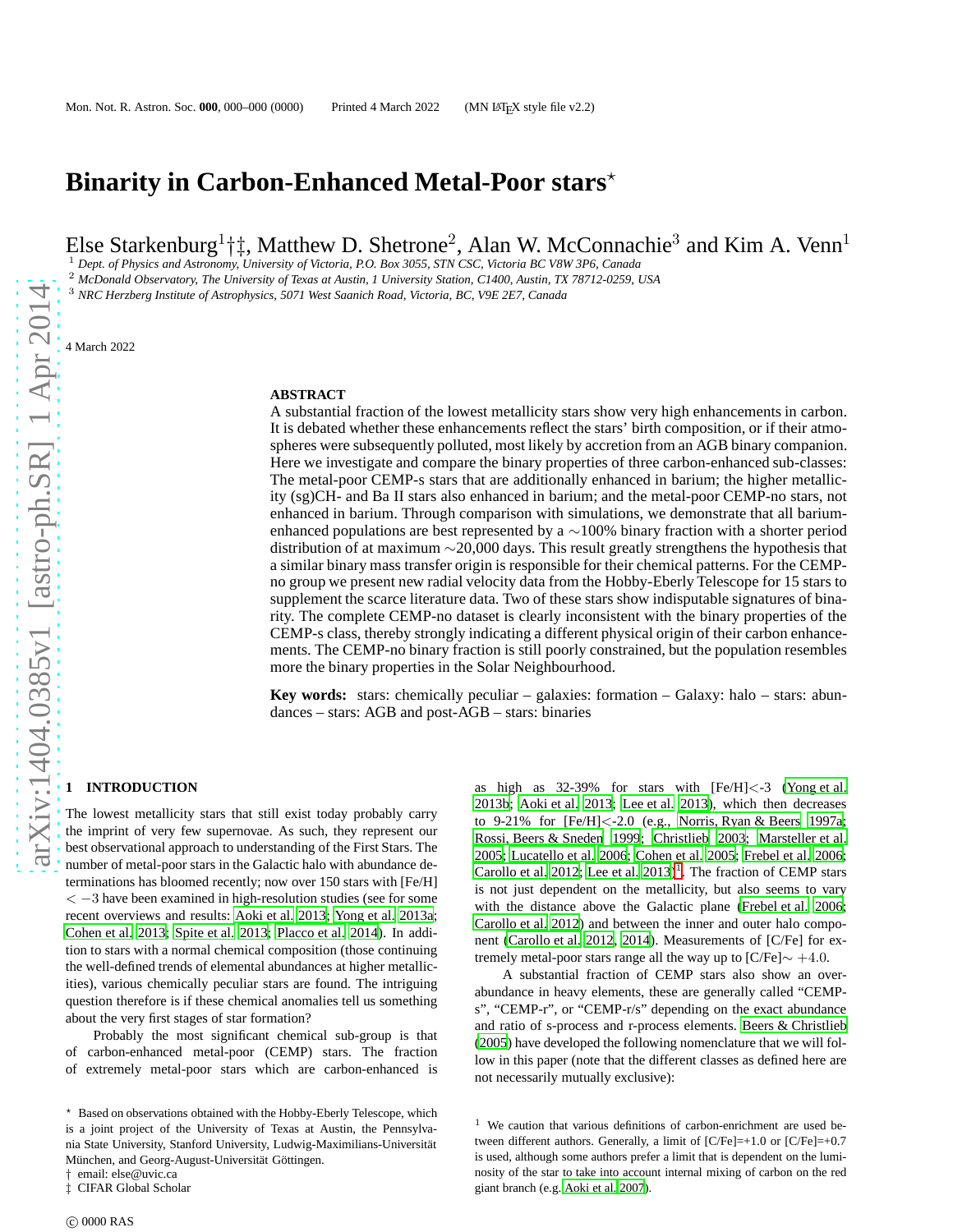# 2 *E. Starkenburg et al.*

- CEMP-r:  $[C/Fe] > +1.0$  and  $[Eu/Fe] > +1.0$
- CEMP-s:  $[C/Fe] > +1.0$ ,  $[Ba/Fe] > +1.0$ , and  $[Ba/Eu] > +0.5$
- CEMP-r/s:  $[C/Fe] > +1.0$  and  $0.0 < [Ba/Eu] < +0.5$
- CEMP-no:  $[C/Fe] > +1.0$  and  $[Ba/Fe] < 0$

The large class of CEMP-s stars are thought to obtain their overabundant carbon and s-process elements from a companion star that has gone through the AGB phase and deposited large amounts of newly formed carbon and s-process material on its neighbour. Strong evidence in favour of this scenario was found from repeated radial velocity measurements. The fraction of stars that show significant velocity variability in the CEMP-s class is sufficiently high to comfortably support the claim that all such stars might indeed be in binary systems [\(Lucatello et al. 2005,](#page-12-9) and references therein).

Based on their abundance patterns, it has been suggested that the CEMP-r/s class has the same binary origin as the CEMP-s stars (e.g., [Masseron et al. 2010;](#page-12-10) [Allen et al. 2012](#page-11-9)), although this might mean that a different neutron-capture process with features in between the r- and s-process will need to be invoked [\(Lugaro et al.](#page-12-11) [2012](#page-12-11), Herwig et al., in preparation) to provide for its particular chemical signatures. An alternative explanation is that CEMP-r/s stars originate in regions already enriched in r-process elements and are subsequently enriched in s-rich material by a companion (e.g., [Bisterzo et al. 2012](#page-11-10)).

CEMP-r stars are very rare, but [Hansen et al. \(2011](#page-11-11)) studied one CEMP-r star in their careful radial velocity monitoring program of r-process-enhanced stars. This star, CS 22892–052, shows no sign of binarity.

The origin of the CEMP-no class is debated (e.g. [Ryan et al.](#page-12-12) [2005](#page-12-12); [Masseron et al. 2010;](#page-12-10) [Norris et al. 2013b](#page-12-13)). The absence of the signature s-process overabundance, which is thought to be produced in AGB stars just as the overabundant carbon, gives reason to believe these stars might not obtain their peculiar abundance pattern due to mass transfer in binary systems. Under the premise that CEMP-no stars are *not* in binary systems, another explanation has to be offered for the overabundance of carbon and other light elements in these stars. One proposed origin for their chemical pattern is that these stars are truly second generation stars and formed from gas clouds already imprinted with a large overabundance of carbon and other light elements by the First Stars (e.g. [Bromm & Loeb](#page-11-12) [2003](#page-11-12); [Norris et al. 2013b](#page-12-13); [Gilmore et al. 2013](#page-11-13)). The fact that almost all of the stars with  $[Fe/H] \leq -4.0$  are of the CEMP-no class seems to favor such an explanation. In particular, four out of the five stars known with [Fe/H]<-4.5 seem to be consistent with the CEMPno class [\(Christlieb et al. 2004](#page-11-14); [Frebel et al. 2005;](#page-11-15) [Aoki et al. 2006;](#page-11-16) [Norris et al. 2007](#page-12-14); [Keller et al. 2014](#page-11-17), although in some cases only an upper limit for barium could be derived). Note also the exception from [Caffau et al. \(2011\)](#page-11-18).

On the other hand, it is yet insufficiently understood if carbon could be transferred from an AGB companion without s-process elements (e.g., [Suda et al. 2004](#page-12-15)). Mass-transfer mechanisms that would transfer carbon – but no or few s-process elements – are theoretically expected from massive AGB stars with hot dredge-up, terminating the AGB process before the star had time to develop s-process elements [\(Herwig 2004](#page-11-19)), or some rotating AGB companions [\(Herwig, Langer & Lugaro 2003](#page-11-20); [Siess, Goriely & Langer](#page-12-16) [2004](#page-12-16)). However, this result is dependent on the parameters adopted, as shown by [Piersanti, Cristallo & Straniero \(2013\)](#page-12-17). [Komiya](#page-12-18) et al. [\(2007](#page-12-18)) argue that relative high-mass AGB stars could be the companions of CEMP-no stars as they produce less s-process elements. But a problem with this scenario is that these stars would produce a lot of nitrogen, a signature that not all CEMP-no stars share (see for instance [Ito et al. 2013](#page-11-21); [Norris et al. 2013b\)](#page-12-13). It has also been suggested that in very low-metallicity AGB-stars with very high neutron-to-Fe-peak-element seed ratios, the s-process runs to completion and a large overabundance of Pb is produced instead of Ba [\(Busso, Gallino & Wasserburg 1999;](#page-11-22) [Cohen et al. 2006\)](#page-11-23). Because Pb absorption lines are very weak and the strongest line in the optical overlaps with the CH-feature, this hypothesis is difficult to test, especially in C-rich stars. A robust upper limit could nonetheless be given for the brightest CEMP-no star, BD +44-493, which did not show the predicted overabundance in Pb [\(Ito et al. 2013](#page-11-21)).

In analogy with the work on CEMP-s stars by [Lucatello et al.](#page-12-9) [\(2005](#page-12-9)) and others, we might be able to settle this debate using radial velocity monitoring. If CEMP-no stars are also products of binary evolution, this would show itself in radial velocity variations of the stars. From such an exercise, [Norris et al. \(2013b](#page-12-13)) conclude that there is little support for a binary origin for CEMP-no stars, unlike with the CEMP-s stars. But, as an overview of the available literature data such as presented in Table 5 of [Norris et al. \(2013b](#page-12-13)) makes clear, there is a lack of systematic radial velocity studies with sufficient accuracy and cadence to carry out a conclusive quantitative study. For 43% of the stars there is only one radial velocity measurement available, making it impossible to tell whether they are part of a binary system. Most other stars have less than 5 measurements published in the literature. The two stars that have been most thoroughly researched, BD +44-493 and CS 22957-027, do show evidence for velocity variations, but these variations are comparable to the observational uncertainties in the case of BD +44- 493. Radial velocity data for eight more stars has in the meantime been added (Hansen, Andersen & Nordtröm 2013, also Andersen et al., in preparation). They find that two out of their sample of eight CEMP-no stars are in binary systems. Due to these small numbers, it is not at all clear if CEMP-no stars have binary companions, and the presence of a companion may well influence their evolution.

This current scarcity of data severely limits our understanding of the very first epochs of star formation. In this work, we present additional radial velocity measurements for 15 CEMP-no stars. Additionally, we homogeneously analyze and model the binary fraction and period distribution of binaries in the CEMP-no class, the CEMP-s class and the – much more metal-rich – CH-, sgCH- and Ba II-stars. Based on the comparative binary properties of each of these classes, we then go on to discuss their nature.

In Section [2](#page-1-0) we present the new data from this work. In Section [3](#page-2-0) we use these data for the CEMP-no stars to analyze velocity variations and constrain their binary properties. Section [4](#page-4-0) is devoted to comparison with simulations for the CEMP-no, CEMP-s and CH-, sgCH- and Ba II-stars. This analysis leads to various conclusions and hypotheses for the nature of these stars, as discussed in Section [5.](#page-8-0)

# <span id="page-1-0"></span>**2 DATA**

Radial velocity measurements were obtained using the High Resolution Spectrograph (HRS, [Tull 1998](#page-12-19)) with resolving power R=18000 on the Hobby-Eberly Telescope (HET, [Ramsey et al.](#page-12-20) [1998](#page-12-20)) from January to August 2013, as part of normal queue observing [\(Shetrone et al. 2007](#page-12-21)), after which the HET was taken offline for installation of new instrumentation. During this period, all extremely metal-poor CEMP-no stars as compiled by [Norris et](#page-12-13) al. [\(2013b](#page-12-13)) in reach of HET were targeted at least twice. This sample is restricted to CEMP-no stars that additionally have [Fe/H]<–3.0, with one exception (CS 22878-027). We note that 53327-2044-515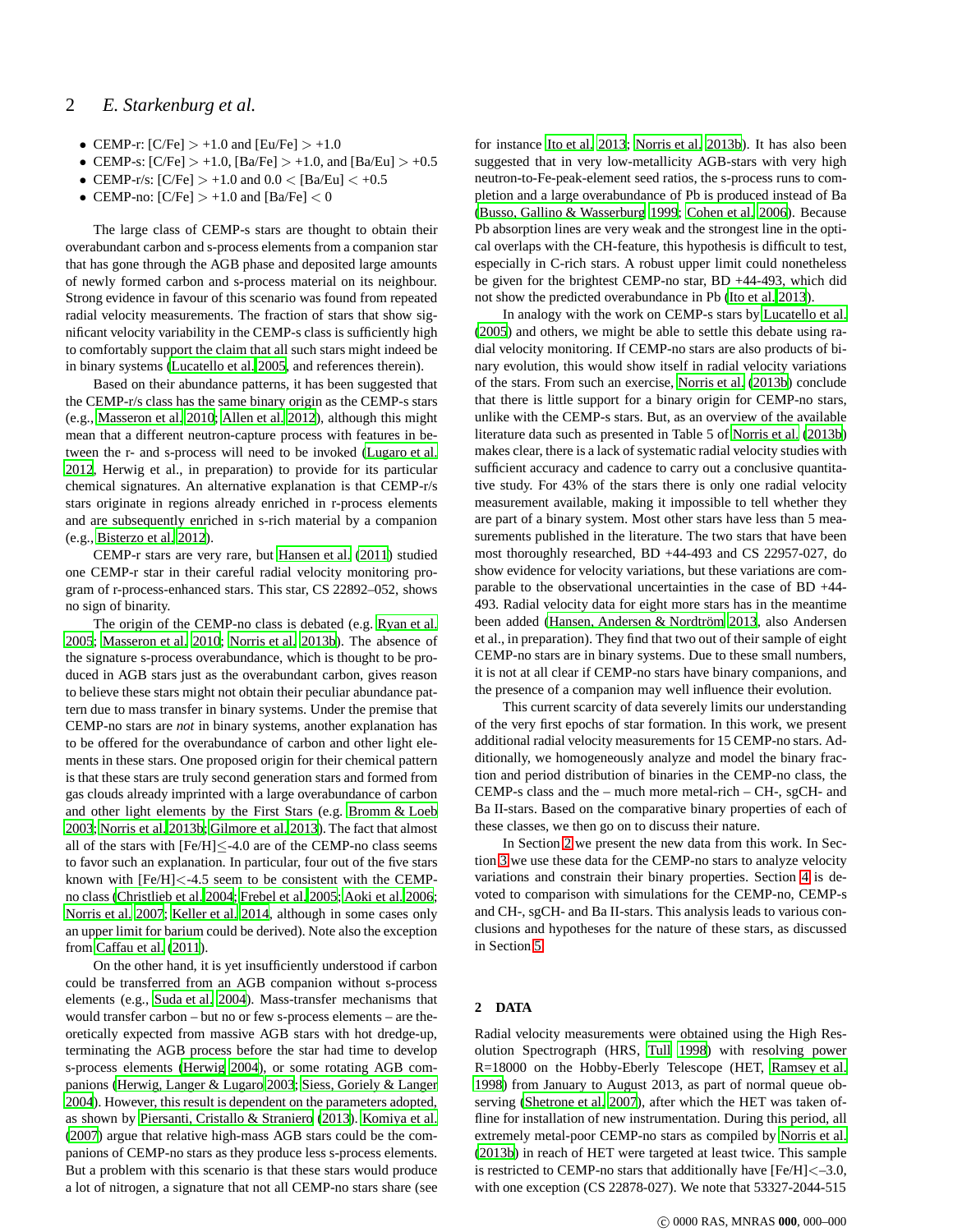| Star             | Vmag | $T_{\rm eff}$<br>(K) | logg | [Fe/H]  | [ <b>CF</b> <sub>e</sub> ] | [Ba/Fe]   | #Vr<br>lit.<br>meas. | Source            | $p(\chi^2 f)$<br>lit.<br>$1\sigma$ | $p(\chi^2 f)$<br>this work<br>$1\sigma$ | $p(\chi^2 f)$<br>both<br>$1\sigma$ | $p(\chi^2 f)$<br>both<br>$3\sigma$ |
|------------------|------|----------------------|------|---------|----------------------------|-----------|----------------------|-------------------|------------------------------------|-----------------------------------------|------------------------------------|------------------------------------|
| 53327-2044-515_d | 15.1 | 5703                 | 4.68 | $-4.00$ | $+1.13$                    | $< +0.34$ | 3                    | 1, 13             | 0.62                               | 0.11                                    | 0.00                               | 0.53                               |
| 53327-2044-515 g | 15.1 | 5703                 | 3.36 | $-4.09$ | $+1.57$                    | $<-0.04$  | 3                    | 1, 13             | $\qquad \qquad -$                  | -                                       | $\overline{\phantom{0}}$           | $\qquad \qquad -$                  |
| BD +44-493       | 9.1  | 5510                 | 3.70 | $-3.68$ | $+1.31$                    | $-0.59$   | 28                   | 2, 14             | 0.02                               | 0.92                                    | 0.00                               | 1.00                               |
| BS 16929-005     | 13.6 | 5229                 | 2.61 | $-3.34$ | $+0.99$                    | $-0.41$   | 3                    | 1, 7, 8           | 0.06                               | 0.82                                    | 0.00                               | 0.74                               |
| CS 22878-027     | 14.8 | 6319                 | 4.41 | $-2.51$ | $+0.86$                    | $<-0.75$  | $\overline{2}$       | 1,8               | 0.00                               | 0.58                                    | 0.04                               | 0.98                               |
| CS 22949-037     | 14.4 | 4958                 | 1.84 | $-3.97$ | $+1.06$                    | $-0.52$   | 10                   | 1, 4, 9-11, 16-19 | 0.21                               | 0.72                                    | 0.32                               | 1.00                               |
| CS 22957-027     | 13.6 | 5170                 | 2.45 | $-3.19$ | $+2.27$                    | $-0.80$   | 15                   | 1, 5, 12, 20, 23  | 0.00                               | 0.95                                    | 0.00                               | 0.00                               |
| CS 29502-092     | 11.9 | 5074                 | 2.21 | $-2.99$ | $+0.96$                    | $-1.20$   | 3                    | 1,8               | 0.00                               | 0.92                                    | 0.00                               | 0.19                               |
| HE 1150-0428     | 14.9 | 5208                 | 2.54 | $-3.47$ | $+2.37$                    | $-0.48$   | $\overline{2}$       | 1, 5, 23          | 0.00                               | 0.00                                    | 0.00                               | 0.00                               |
| HE 1300+0157     | 14.1 | 5529                 | 3.25 | $-3.75$ | $+1.31$                    | $<-0.85$  | $\overline{4}$       | 1, 4, 6, 15       | 0.65                               | 0.50                                    | 0.72                               | 1.00                               |
| HE 1506-0113     | 14.8 | 5016                 | 2.01 | $-3.54$ | $+1.47$                    | $-0.80$   | 4                    | 1, 13             | 0.30                               | 0.00                                    | 0.00                               | 0.00                               |
| Segue 1-7        | 17.7 | 4960                 | 1.90 | $-3.52$ | $+2.30$                    | $<-0.96$  |                      | 3                 |                                    | 0.83                                    | 0.58                               | 0.97                               |
| SDSS J1422+0031  | 16.3 | 5200                 | 2.2  | $-3.03$ | $+1.70$                    | $-1.18$   | $\overline{2}$       | 21, 22            | 0.01                               |                                         | 0.00                               | 0.01                               |
| SDSS J1613+5309  | 16.4 | 5350                 | 2.1  | $-3.33$ | $+2.09$                    | $+0.03$   | 2                    | 21, 22            | 0.40                               | 0.46                                    | 0.74                               | 0.99                               |
| SDSS J1746+2455  | 15.7 | 5350                 | 2.6  | $-3.17$ | $+1.24$                    | $+0.24$   | $\overline{2}$       | 21, 22            | 0.97                               | 0.58                                    | 0.43                               | 0.98                               |
| SDSS J2206-0925  | 14.9 | 5100                 | 2.1  | $-3.17$ | $+0.64$                    | $-0.85$   | 2                    | 21, 22            | 0.49                               |                                         | 0.63                               | 0.95                               |

<span id="page-2-1"></span>Table 1. Overview of literature data and derived probabilities for binarity for the targeted sample of CEMP-no stars in this work. Shown here are the literature values for the V-magnitude of the stars, derived Teff and log(g) (two possible solutions are given for 53327-2044-515), [Fe/H], [C/Fe] and [Ba/Fe]. The subsequent number of radial velocity literature measurements deviates slightly from the similar compilation of [Norris et al. \(2013b](#page-12-13)) for a few stars. These differences arise because we count all individual measurements (also if they are on the same or adjecent days) as long as the velocities per observation are given separately in the relevant literature. The last four columns show the derived probabilities that the observed scatter in velocities is due to measurement errors (see text for details) for the data in the literature and this work both separately and combined. The last column shows the probability for the combined dataset, but inflating  $\sigma_{v r_i}$  by a factor of 3. References:  $1 =$  [Yong et al. \(2013a](#page-12-0));  $2 =$  [Ito et al. \(2009\)](#page-11-25),  $3 =$  [Norris et al. \(2010\)](#page-12-22),  $4 =$  [Cohen et al. \(2008\)](#page-11-26),  $5 =$ [Cohen et al. \(2006\)](#page-11-23), 6 = [Frebel et al. \(2007a](#page-11-27)), 7 = [Honda et al.](#page-11-28) [\(2004](#page-11-28)), 8 = [Lai et al. \(2008\)](#page-12-23), 9 = [Cayrel et al. \(2004](#page-11-29)), 10 = [Spite](#page-12-24) et al. [\(2005](#page-12-24)), 11 = François et al. [\(2007\)](#page-11-30),  $12 =$  [Norris, Ryan & Beers](#page-12-25) [\(1997b](#page-12-25)),  $13 =$  [Norris et al.](#page-12-26) [\(2013a](#page-12-26)),  $14 =$  [Carney et al. \(2003\)](#page-11-31),  $15 =$  [Barklem et al. \(2005\)](#page-11-32),  $16 =$  [McWilliam et al. \(1995a](#page-12-27)),  $17 =$  [McWilliam et al. \(1995b](#page-12-28)),  $18 =$  [Norris, Ryan & Beers \(2001\)](#page-12-29),  $19 =$  [Depagne et al.](#page-11-33) [\(2002](#page-11-33)),  $20 =$  [Preston & Sneden \(2001\)](#page-12-30),  $21 =$  [Aoki et al.](#page-11-0) [\(2013](#page-11-0)),  $22 =$ SDSS SSPP DR9, 23 = [Cohen et al. \(2013](#page-11-1))

will have an upper limit of  $[Ba/Fe] < +0.34$  if the star is on the main-sequence and thus might or might not qualify the restrictions for CEMP-no stars. In addition to this sample, we targeted four new extremely metal-poor targets with CEMP-no-like abundance patterns, as published in [Aoki et al. \(2013](#page-11-0)). Although here we also note that two of these targets stars are on the border of the CEMP-no star definition, because of their [Ba/Fe] determination that is slightly above the solar ratio (although clearly not enhanced to the  $[Ba/Fe]=+1$  level of CEMP-s stars). J2206-0925 has  $[C/Fe]=$ +0.64, which is slightly lower than the often used limit of +0.70 for carbon-rich stars. An overview of the literature stellar parameters and abundance ratios for these targets is presented in Table [1.](#page-2-1)

For our targets, we calculated exposure times to obtain a minimum S/N of ∼20. Directly after each target a Th-Ar exposure was taken and on nearly every night (weather permitting) a radial velocity standard was observed during twilight. Radial velocities were computed by means of cross-correlating a synthesized extremely metal-poor carbon-enhanced spectrum with the observed spectrum and standard, using the velocity of the standard as calibration for the zero point. The choice of a zero-point based on radial velocity standards is strengthened by a clear observed trend of the radial velocity standards' offsets with their literature values versus the observation date. The total magnitude of this variation over the full observing period is  $2.7 \text{ km s}^{-1}$  with small scatter. We are uncertain about its origin. However, since our radial velocity standards are observed at a similar time and comparable air-mass to our targets, any systematic effects that could be the cause of this offset in telescope, instrument or analysis are not propagated in our results.

To obtain the  $1-\sigma$  error bars on the measurements presented in this paper we added in quadrature the individual  $1-\sigma$  errors in the radial velocity cross-correlations with each spectrum and a subsequent error floor of 0.26 km s<sup>-1</sup>. This error floor is based on the rms variations in all standard stars once corrected for the aforementioned variation with the date of the observation by a simple 4th order polynomial fit. The final heliocentric velocities and their errors for our observations are presented in Table [2.](#page-5-0)

#### <span id="page-2-0"></span>**3 RESULTS**

## **3.1 Radial velocity variations**

In Figure [1](#page-3-0) we show the maximum velocity variation between two measurements for all stars observed in this program, taking into account the data obtained in this work and literature data both separately and combined. Two stars very clearly stand out: both HE 1150-0428 and HE 1506-0113 are varying by more than 10  $km s<sup>-1</sup>$  over the 74 and 132 days these stars were observed with the HET. Moreover, the currently observed heliocentric velocity of HE 1506-0113 differs by over 57  $km s^{-1}$  from the measured velocity by [Norris et al. \(2013a\)](#page-12-26).

In addition to binarity, flows, pulsations and inhomogeneities on the stellar surface can also present themselves in observed radial velocity variations. Considering the precision of this study, this so-called radial velocity "jitter" – although theoretically poorly understood – is expected to (only) manifest itself clearly at the tip of the red giant branch (e.g. [Gunn & Griffin 1979](#page-11-34); [Setiawan et al.](#page-12-31) [2003](#page-12-31); [Wright 2005;](#page-12-32) [Carney et al. 2008\)](#page-11-35). [Carney et al. \(2008](#page-11-35)) find in their monitoring program of metal-poor stars that jitter is present in most stars with  $M_V < -2.0$  and in a significant number of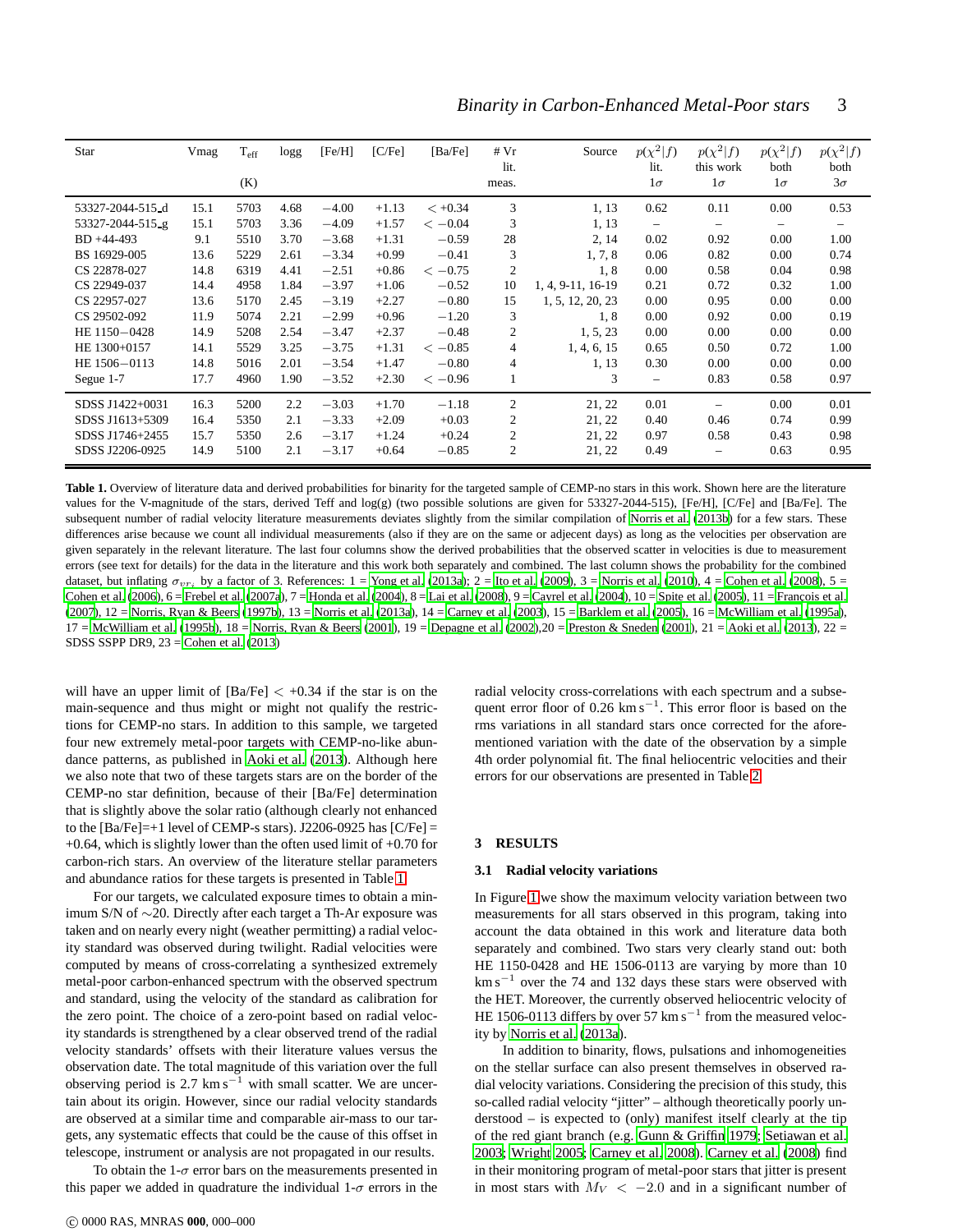

<span id="page-3-0"></span>Figure 1. Maximum velocity variation for each of the stars observed in this work. The largest difference between two measurements is shown for the data presented in Table [2](#page-5-0) (red squares), literature data only (black diamonds) and both datasets combined (blue asterisks). If one of the subsets had only one measurement, the plotting symbol for that subset is omitted. Error bars reflect the measurement errors on both measurements involved. The velocity difference between our data and the literature measurement for HE 1506-0113 is beyond the scale of this figure, its value is shown in the panel instead.

stars with  $M_V < -1.4$ . Based on their results, they cannot exclude that velocity jitter is not contributing at lower magnitudes as well, but they conclude that such an assumption is reasonable. From the spectroscopically derived parameters presented in Table [1,](#page-2-1) we do not expect any of our stars to be in this regime, and we will therefore treat radial velocity variations as attributed to binarity for the remainder of this paper.

For several targets, additional data is needed because the current variations are small, or rely heavily on the accuracy and comparison between literature data taken at different telescopes and analyzed by different teams. This is true for example for J1422+0031, for which the current binarity is based on three measurements and 53327-2044-515, that only shows clear evidence for binarity when our data set and the literature are combined. We continue to pursue follow-up observations, and anticipate to be able to constrain these particular cases better in future work.

## **3.2 Quantifying binarity**

Following [Lucatello et al. \(2005](#page-12-9)), we first quantify our results by calculating the  $\chi^2$  value for the radial velocity distribution.

$$
\chi^2 = \sum_{i=1}^n \left(\frac{v_{r_i} - \bar{v_r}}{\sigma_{v_{r_i}}}\right)^2
$$
 (1)

We subsequently evaluate the probability that the radial velocities observed are compatible within the measurement errors expressed as  $p(\chi^2|f)$ , where f is the number of degrees of freedom. A small p-value thus indicates a low probability that the observed scatter in velocities is due to measurement errors, and points to an additional source of velocity variability. However, instead of a simple mean for all observations, we are using a mean value that is weighted by the observational errors. We find that the use of a weighted mean is critical for obtaining the correct  $\chi^2$  in datasets where the magnitude of the errors varies substantially from observation to observation for the same star (for instance, because different datasets are combined or exposure times vary). Therefore we use:

$$
\bar{v_r} = \frac{\sum_{i=1}^n w_i v_{r_i}}{\sum_{i=1}^n w_i} \text{ and } w_i = \frac{1}{\sigma_{v_{r_i}}^2} \tag{2}
$$

p-Values for our dataset, as well as for the literature and combined datasets, are given in Table [1.](#page-2-1) We note that [Lucatello et al. \(2005](#page-12-9)) include a multiplication by a factor 3 in all  $\sigma$ -values. This extra factor is motivated by the work of [Preston & Sneden \(2001\)](#page-12-30) on multiple observations of giant stars, but is nevertheless quite arbitrary. In this work, we use the  $1\sigma$  errors, except in the last column of the table, where we have included this extra factor of 3. From a comparison between the results with  $1\sigma$  and  $3\sigma$  errors, it is clear that the treatment of errors can be a driving parameter for the derivation of the binary fraction of the population.

## **3.3 Period analysis**

A second step, after detecting variability, is to constrain the parameters of the stars' binary orbits, and thus gain a deeper physical insight in the possible pollution of these stars by companions. Shown in Figure [2](#page-4-1) are periodograms for HE 1150-0428 and HE 1506-0113 from a period analysis of the (unevenly sampled) time series of radial velocity monitoring using Equation 1. from [Horne & Baliunas](#page-11-36) [\(1986](#page-11-36)). This method is equivalent to a least square-fitting of sine curves to the data. The minimum period sampled is taken as the average sampling frequency for the five radial velocity datapoints closest in time (the minimum amount required to do a period analysis), the time between the first and last data point is the maximum period sampled. The peaks are checked against false positives by additionally performing the same analysis on a constant function with exact same sampling as the real data (see dotted lines in Figure [2\)](#page-4-1); any peaks that correspond between the filled and dotted lines might be spurious results due to the sampling alone.

Various different periods, ranging from several weeks or months to years, are still very likely with the current data for both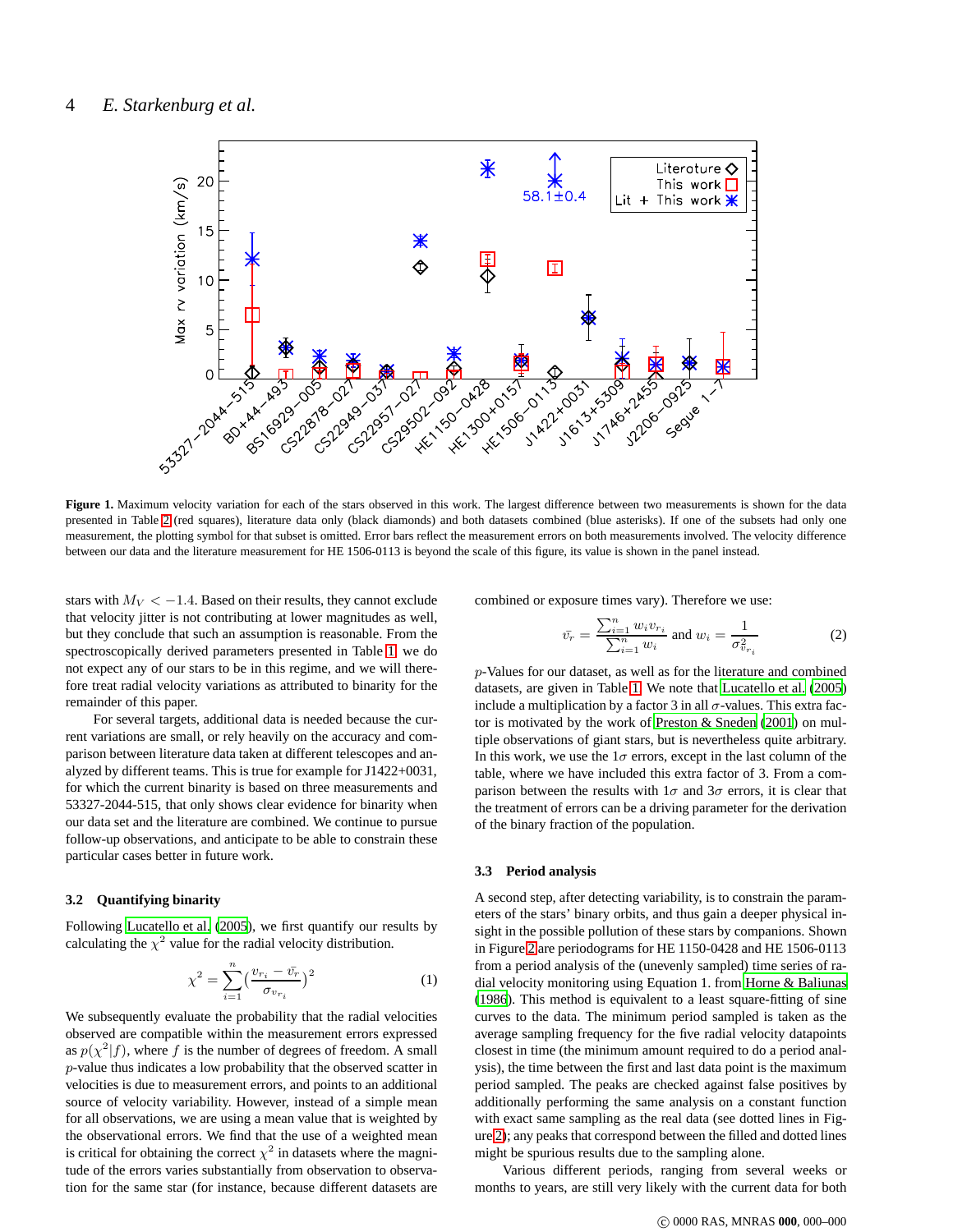

<span id="page-4-1"></span>**Figure 2.** Periodograms of HE 1150-0428 and HE 1506-0113 based on all data, both literature and from this team (black diamonds and red squares in the bottom panel). The black line in the top panel indicates the power of the period solution. The same analysis is subsequently performed on a constant function with exact same sampling as the real data to check for any peaks that might be spurious results due to the sampling alone (dotted grey line). Various different periods are still very likely with the current data ranging from several weeks or months to years. The most likely orbital period from this analysis is highlighted by a dashed vertical black line. In the top left panel the blue dot-dashed line indicates a period of 289 days as found by Andersen et al., in preparation for the same star. Orbital phases for the velocity data for our most likely possibile orbit period are shown in the bottom panel.

stars. More data with a good cadence will be required to more accurately define their periods. We note that [Cohen et al. \(2013\)](#page-11-1) mention that a period of 289 days for HE 1150-0428 was found by Andersen et al., in preparation. Indeed, such a period would be consistent with our results, as highlighted by the blue vertical dot-dashed line in the bottom left panel of Figure [2.](#page-4-1)

# <span id="page-4-0"></span>**4 CONSTRAINING BINARY FRACTION AND BINARY PERIODS FOR CARBON-ENHANCED METAL-POOR STARS**

We use tailored Monte Carlo simulations combined with a maximum likelihood analysis to constrain the binary fraction and binary periods for various types of carbon-enhanced stars, and investigate their nature. The binary fraction and period are investigated simultaneously because they are degenerate. If only a relatively small number of stars shows radial velocity variations, this can point towards both a lower binary fraction or a higher average period; in the latter case the observational cadence – which is often on the order of years – might not be able to pick up any signal of variations with enough accuracy. To test both parameters, we draw 10,000 realizations of radial velocity datasets from a simulation with a certain combination of binary fraction (0 to 100%) and a cut-off period for these binaries. The mock datasets have the same cadence and are convolved with the same velocity errors as the observed datasets.

Parameters for the orbits of the binary stars are randomly assigned using constraints derived from the study of [Duquennoy & Mayor \(1991](#page-11-37)) in the Local Neighbourhood. We stress here that it is unclear if indeed our data will follow the same characteristics as the Solar Neighbourhood binaries, but – lacking any other constraints – it seems a reasonable assumption. We select stellar mass ratios for the binary pair from [Duquennoy & Mayor](#page-11-37) [\(1991](#page-11-37)), but constrain the mass of the star observed  $M_1 = 0.8$  M<sub> $\odot$ </sub>, consistent with an old age (sub)giant. A comparison of the stellar parameters in Table [1](#page-2-1) confirms that this is indeed the expected mass for a large majority of the stars if they are of old age ( $\sim 13$  Gyr). Eccentricities are selected from a thermal distribution. The inclination i and the longitude at the ascending node  $\omega$  are picked from a uniform distribution. The initial phase  $\nu_0$  is randomly selected from a distribution in accordance with the selected eccentricity of the orbit (i.e., uniformly for a circular orbit, but more likely to be at apocentre for an highly elliptical orbit).

The orbital periods for the binaries (if the binary fraction is not zero), P in days, are characterized following [Duquennoy & Mayor](#page-11-37) [\(1991](#page-11-37)) by  $\overline{\log P} = 4.8$  and  $\sigma_{\log P} = 2.3$ . We introduce an upper and lower limit to the periods the mock stars are allowed to have. The applied lower limit excludes really short period binaries from our simulations; we set it at the  $2\sigma$  level of ∼1 day and this is kept the same for all simulations. The upper limit is consequently varied as a second free parameter (besides the binary fraction), and ranges from almost a year up to the  $2\sigma$  upper level for the Solar Neighbourhood distribution of ∼ 7 million years, in total covering six orders of magnitude.

We use a maximum likelihood analysis to return the most likely parameters characterizing the observed distribution. We compare the modeled distributions,  $M$ , to our datasets,  $D$ , by constructing histograms of the mutual independent velocity variations for each star,  $i$  and each observation  $t$ , using the first measured velocity as a reference point.

$$
\Delta v_{i,t} = \frac{|v_{r_{i,0}} - v_{r_{i,t}}|}{(\sigma_{v_{r_{i,0}}}^2 + \sigma_{v_{r_{i,t}}}^2)^{\frac{1}{2}}}
$$
(3)

Figure [3](#page-5-1) shows how the two parameters that we allow to vary – the binary fraction,  $f_{bin}$ , and maximum period,  $P_{max}$  – change the distribution of 10,000 mock datasets in this space. Varying any of the two parameters will change the peak height and the tail of the distribution. It is clear that some degeneracy between the two parameters is met. Subsequently, we determine the most likely val-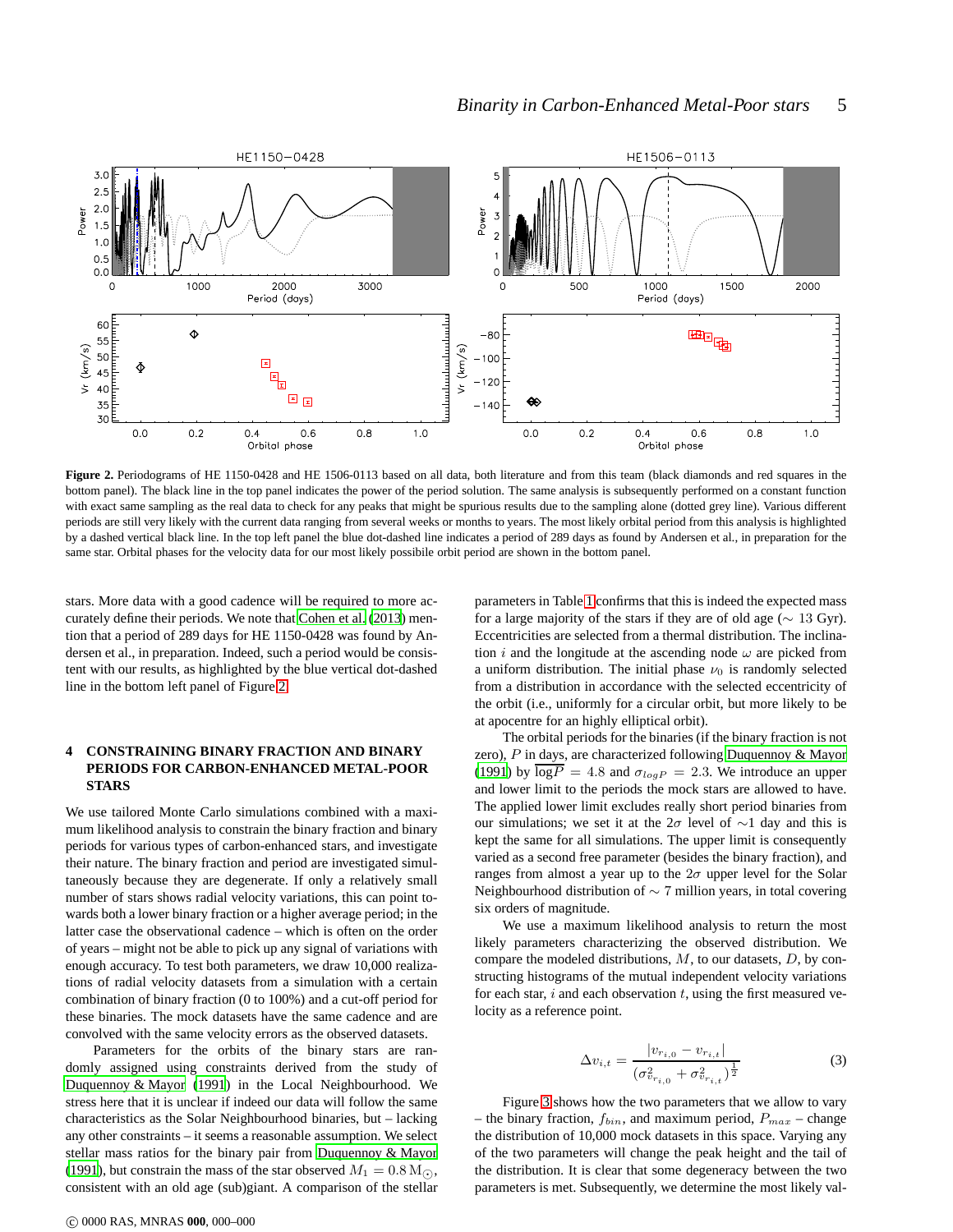# 6 *E. Starkenburg et al.*

| Star                             | HJD<br>$-2456000$      | $V_{T}$<br>$(km s^{-1})$ | $\sigma_{vr_i}$<br>$(km s^{-1})$ |
|----------------------------------|------------------------|--------------------------|----------------------------------|
|                                  |                        |                          |                                  |
| 53327-2044-515<br>53327-2044-515 | 487.93494<br>510.87326 | $-199.12$<br>$-205.21$   | 1.39<br>2.60                     |
| 53327-2044-515                   | 522.84846              | $-198.70$                | 4.39                             |
|                                  |                        |                          |                                  |
| BD +44-493                       | 330.61789              | $-150.26$                | 0.37                             |
| BD +44-493<br>BD +44-493         | 339.62141<br>486.95551 | $-150.08$<br>-150.17     | 0.37<br>0.30                     |
| BD +44-493                       | 508.91578              | $-149.94$                | 0.32                             |
|                                  |                        | $-50.62$                 |                                  |
| BS 16929-005<br>BS 16929-005     | 341.81244<br>366.74166 | $-50.61$                 | 0.26<br>0.77                     |
| BS 16929-005                     | 396.88416              | $-50.48$                 | 0.29                             |
| BS 16929-005                     | 469.68353              | $-50.44$                 | 0.95                             |
| BS 16929-005                     | 479.65853              | $-50.18$                 | 0.26                             |
| CS 22878-027                     | 384.87258              | $-91.41$                 | 0.36                             |
| CS 22878-027                     | 389.85421              | $-91.99$                 | 0.53                             |
| CS 22878-027                     | 420.76769              | $-91.14$                 | 0.57                             |
| CS 22878-027                     | 455.68007              | $-91.16$                 | 0.26                             |
| CS 22878-027                     | 480.77878              | $-91.64$                 | 0.66                             |
| CS 22878-027                     | 507.70591              | $-91.76$                 | 0.29                             |
| CS 22949-037                     | 485.92583              | $-126.00$                | 0.36                             |
| CS 22949-037                     | 506.86908              | $-125.84$                | 0.27                             |
| CS 22957-027                     | 487.95236              | $-60.79$                 | 0.53                             |
| CS 22957-027                     | 505.94683              | $-60.75$                 | 0.41                             |
| CS 29502-092                     | 458.95257              | $-66.93$                 | 0.40                             |
| CS 29502-092                     | 478.90277              | $-66.72$                 | 0.35                             |
| CS 29502-092                     | 506.89918              | $-66.73$                 | 0.54                             |
| HE 1150-0428                     | 339.88474              | 47.93                    | 0.28                             |
| HE 1150-0428                     | 354.83867              | 43.85                    | 0.29                             |
| HE 1150-0428                     | 367.80309              | 41.09                    | 0.52                             |
| HE 1150-0428<br>HE 1150-0428     | 387.76986<br>413.69469 | 36.88<br>35.79           | 0.26<br>0.33                     |
|                                  |                        |                          |                                  |
| HE 1300+0157                     | 330.89601              | 74.86                    | 0.37                             |
| HE 1300+0157                     | 355.83157              | 74.29                    | 0.55                             |
| HE 1300+0157<br>HE 1300+0157     | 368.90131<br>374.77741 | 74.42<br>73.60           | 0.45<br>0.84                     |
| HE 1300+0157                     | 413.78680              | 75.19                    | 0.48                             |
| HE 1300+0157                     | 459.66750              | 74.39                    | 0.29                             |
| HE 1506-0113                     | 355.93837              | $-80.12$                 |                                  |
| HE 1506-0113                     | 369.89926              | –79.55                   | 0.27<br>0.29                     |
| HE 1506-0113                     | 384.94103              | $-80.25$                 | 0.59                             |
| HE 1506-0113                     | 416.85083              | $-82.07$                 | 0.86                             |
| HE 1506-0113                     | 455.74001              | $-86.39$                 | 0.28                             |
| HE 1506-0113                     | 474.67805              | $-88.93$                 | 0.29                             |
| HE 1506-0113                     | 487.65958              | $-90.74$                 | 0.33                             |
| SDSS J1422+0031                  | 442.65168              | $-124.63$                | 0.50                             |
| SDSS J1613+5309                  | 442.75102              | 0.07                     | 0.26                             |
| SDSS J1613+5309                  | 512.70831              | $-0.60$                  | 0.88                             |
| SDSS J1746+2455                  | 442.74986              | 78.03                    | 0.28                             |
| SDSS J1746+2455                  | 455.70036              | 79.52                    | 1.80                             |
| SDSS J1746+2455                  | 487.82824              | 78.56                    | 0.70                             |
| SDSS J2206-0925                  | 481.91425              | 14.66                    | 0.26                             |
| Segue 1-7                        | 339.69733              | 204.01                   | 1.70                             |
| Segue 1-7                        | 367.61593              | 205.26                   | 3.06                             |
| Segue 1-7                        | 391.74756              | 205.04                   | 0.27                             |

<span id="page-5-0"></span>**Table 2.** Data added in this program



<span id="page-5-1"></span>**Figure 3.**  $\Delta v_{i,t}$  for the full CEMP-no dataset (literature + this work) overplotted with the normalized curve for 10,000 simulated realizations with similar cadence and errors. In the simulations the binary fraction and maximum period are left variable. The top panel shows how – at a Solar Neighbourhood value for  $P_{max}$  (and therefore  $P_{mean} = 4.8$ ) – the distribution changes from no binaries (blue) to 100% (red). The bottom panel shows how – at a fixed binary fraction of 100% – the distribution changes from a value for P<sub>max</sub>  $2\sigma$  away from the solar mean (10<sup>9.4</sup> days, red) to our adopted smallest maximum value of 312 days (blue).

ues for our variables by applying Bayes' theorem and assuming a uniform prior probability of the parameters. Assuming Poisson uncertainties in each separate histogram bin, we can express the relative posterior probability distribution for each combination of  $f_{bin}$  and  $P_{max}$  considered as

$$
p(f_{bin}, P_{max}|D, M) \propto \prod_{b=1}^{N} \frac{m_b^{d_b} e^{-m_b}}{d_b!},
$$
 (4)

where  $d_b$  is the number of velocities measured with a certain variation in the dataset, and  $m_b$  the expected number of observations in that same velocity variation bin from the model, normalized to the same number of total observations as in the dataset. For practical reasons we approximate the Poisson distribution by a Gaussian distribution with mean  $m_b$  and variance  $m_b$  for values of  $m_b$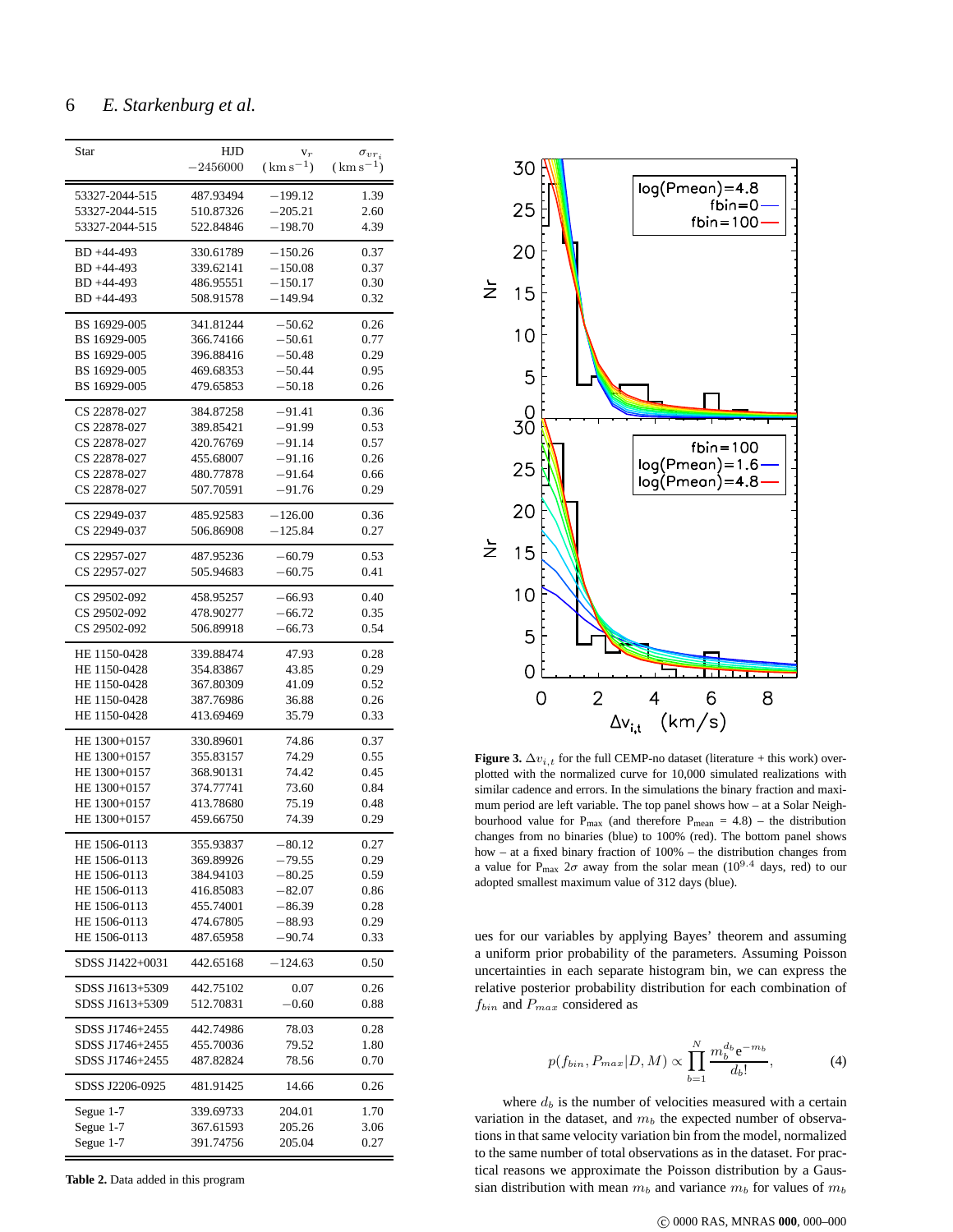

<span id="page-6-0"></span>**Figure 4.** The relative posterior probability (see text for details) of each of the combinations of binary fraction and maximum period for the full sample of CEMP-no stars. Contour levels are drawn at the 1-, 2- and 3- $\sigma$  levels. The probabilities marginalized over one of the free parameters are shown in an extra panel next to and below the contour level plots. The binarity fraction and period distribution in the Solar Neighbourhood among solar type stars is marked with a red solar symbol.

greater than 16. Each individual probability,  $p(f_{bin}, P_{max}|D, M)$ , is subsequently normalized by the sum of all probabilities across our model parameters.

As a simple test, we apply our method on the dataset of metalpoor stars by [Carney et al. \(2003\)](#page-11-31). We find that an initial modeled binary fraction of 60% with a maximum period of  $log P = 9.4$ (corresponding to the  $2\sigma$  upper level, thus ensuring that the average period is identical to that derived by [Duquennoy & Mayor 1991,](#page-11-37) in the Local Neighbourhood) convolved with the cadence and errors of their dataset returns 34% detectable binaries with  $p(\chi^2|f)$  < 0.01, in good accord with their findings in the data (32%).

#### **4.1 A maximum likelihood analysis for the CEMP-no sample**

To obtain a complete set of CEMP-no velocity monitoring, we combine all data presented in Table [1](#page-2-1) with the stars published in [Norris et al. \(2013b\)](#page-12-13), out of reach of HET, but for which multiple radial velocities are published [\(Aoki et al. 2004,](#page-11-38) [2006](#page-11-16); [Norris et al.](#page-12-14) [2007](#page-12-14)). For all literature data we exclude measurements that are published without an error, or do not mention the date of the observation.

Figure [4](#page-6-0) shows the results of the posterior probability distribution as a function of the free parameters  $f_{bin}$  and  $P_{max}$ . As seen from this figure, a high amount of degeneracy is indeed met in constraining the binary fraction and the binary periods. The present data for the CEMP-no stars are only very marginally compatible with the Solar Neighbourhood binary properties among solar type stars (marked with a solar symbol in Figure [4,](#page-6-0) properties are taken from [Duquennoy & Mayor \(1991](#page-11-37)) and [Raghavan et al. 2010\)](#page-12-33).

In Figure [5](#page-7-0) we split the sample of CEMP-no stars in the data from this work and the literature data. Although both subsamples show a similar trend in their  $2-\sigma$  contours, it is interesting to see that the best solutions populate a different part of the diagram in both subsamples. Note that the probabilities indicate the best combination of both free parameters  $f_{bin}$  and  $P_{max}$  for the full dataset, and not a likelihood of the properties of any individual star. It is therefore not to be expected that a combination of the two panels of Figure [5](#page-7-0) would result in Figure [4.](#page-6-0)

In the subset of data from this work only, it seems most likely that a few stars are in close period binaries, and the rest of the sample consists of single stars. In the literature dataset, the preferred solution points more toward a solution in which many stars are in binary systems, but many of these binary systems are wide binaries. As detailed above, these two solutions can be degenerate. One important consideration is that our cadence is too short to robustly detect long period binaries and therefore will likely classify long-period binaries as single stars. Another consideration that could drive the offset is the treatment of errors. If in the literature dataset systematic errors between the measurements are underestimated, for example, this will result in many (single) stars showing small variations that are not recognized as being caused by errors and will push the overall distribution towards more and wider binaries. A similar mismatch would occur if the literature errors are correct, but our errors are overestimated. With the current data in hand, it is difficult to fully break the degeneracy. It is however clear from both subsamples and the full dataset that there are clear binaries among these stars, that a Solar Neighbourhood distribution is only marginally acceptable, and that *if* all these stars are in binaries, most of these binaries will have to have very long periods.

#### **4.2 The CEMP-s and CH-star samples**

In Figure [6](#page-7-1) we apply the same method to two other related samples of stars with extended radial velocity monitoring. First of all we take the CEMP-s sample from [Lucatello et al.](#page-12-9) [\(2005](#page-12-9)), which consists of their data combined with radial velocity measurements from [McClure & Woodsworth \(1990](#page-12-34)); [Norris, Ryan & Beers](#page-12-5) [\(1997a](#page-12-5)); [Hill et al. \(2000](#page-11-39)); [Preston & Sneden \(2000](#page-12-35), [2001\)](#page-12-30); [Aoki et al.](#page-11-40) [\(2001](#page-11-40), [2002a](#page-11-41)[,b](#page-11-42)); [Sneden, Preston & Cowan \(2003\)](#page-12-36); [Van Eck et al. \(2003](#page-12-37)); [Lucatello et al. \(2003](#page-12-38)); [Cohen et al. \(2003](#page-11-43)) and [Barbuy et al. \(2005\)](#page-11-44). The number of observations and the length of the baselines for the CEMP-s velocity monitoring is fairly comparable to observational evidence of the CEMP-no stars, when the data in this work is added to the literature measurements.

Secondly, we have also analyzed the radial velocity monitoring for the much higher metallicity CH-, sgCH- and Ba II-stars as gathered by [McClure & Woodsworth](#page-12-34) [\(1990](#page-12-34)) and [McClure \(1997a](#page-12-39)). These stars all show carbon and s-process enhancements, but they were originally placed in different classes based on their luminosity. For convenience, we will in the remainder of this paper refer to this combined sample as "CH-stars". We note that three stars in their sample were classified as CEMP-s stars by [Lucatello et al.](#page-12-9) [\(2005](#page-12-9)) and are present in both samples. This fact illustrates the difficulty to draw sharp boundaries between various classes that are only loosely defined. A better physical understanding of their origin will help to define these classes in a more robust way.

Interestingly, the contours for both the CEMP-s and CHstars are very well defined, both in binary fraction and in period. Our analysis shows with high probability that all, or almost all, CH-stars and CEMP-s stars are in binaries, confirming the conclusions of [Lucatello et al. \(2005\)](#page-12-9) for CEMPs stars and [McClure, Fletcher & Nemec \(1980](#page-12-40)); [McClure \(1983](#page-12-41), [1984](#page-12-42)); [Jorissen & Mayor](#page-11-45) [\(1988](#page-11-45)); [McClure & Woodsworth \(1990\)](#page-12-34); [McClure \(1997a\)](#page-12-39); [Jorissen et al.](#page-11-46) [\(1998](#page-11-46)) for the CH-stars. In addition to these results in the literature, we also show convincingly that all these stars are in tighter binaries than the average Solar Neighbourhood binary system. Our most likely solution indicates in both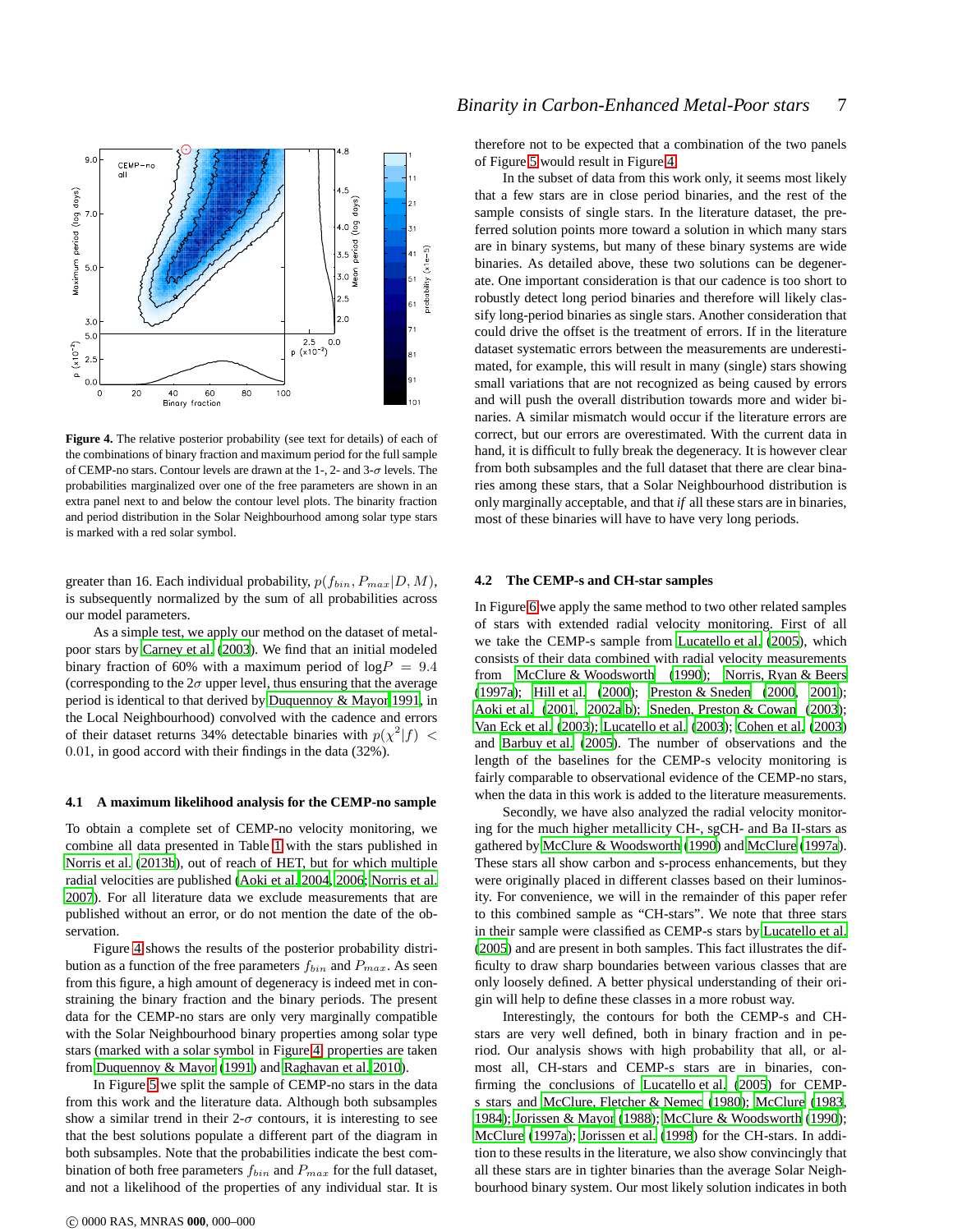

<span id="page-7-0"></span>**Figure 5.** The relative posterior probability (see text for details) of each of the combinations of binary fraction and maximum period for the CEMP-no sample, divided into the data from this work and the data from literature. As in Figure [4,](#page-6-0) contour levels are drawn at the 1-, 2- and  $3-\sigma$  levels, and the probabilities added over one of the free parameters are shown in an extra panel next to and below the contour level plots. The binarity fraction and period distribution in the Solar Neighbourhood among solar type stars is marked with a red solar symbol.



<span id="page-7-1"></span>Figure 6. The relative posterior probability (see text for details) of each of the combinations of binary fraction and maximum period for the full literature samples of CEMP-s stars [\(Lucatello et al. 2005\)](#page-12-9), and CH-stars [\(McClure & Woodsworth 1990;](#page-12-34) [McClure 1997a](#page-12-39)). Contour levels are drawn at the 1-, 2- and 3-σ levels. The probabilities added over one of the free parameters are shown in an extra panel next to and below the contour level plots.

cases a maximum period of ∼10,000-20,000 days, corresponding to an average period of ∼400-600 days.

Such relatively short periods are indeed expected in a scenario in which mass transfer is the mechanism responsible for their abnormal chemical pattern (e.g., [Han et al. 1995\)](#page-11-47). However, despite detailed modelling efforts, it is poorly understood what the driving mechanism for mass transfer onto companion stars would be. It has been argued that pure Rochelobe overflow from an AGB star is usually unstable, and will lead to negligible accretion (Paczyński 1965; [Ricker & Taam](#page-12-44) [2008](#page-12-44)). Therefore, much effort has been focussed on accretion by stellar winds, or a scenario called "wind Rochelobe overflow (WRLOF)" [\(Mohamed & Podsiadlowski 2007;](#page-12-45) [de Val-Borro, Karovska & Sasselov 2009](#page-11-48); [Abate et al. 2013\)](#page-11-49). As shown in [Abate et al.](#page-11-49) [\(2013](#page-11-49)), various unknowns in the exact parameters of the mass transfer will lead to different final orbits, due to angular momentum loss in the process. Our results for these stars seem in better qualitative agreement with their suite of models that include significant angular momentum loss. These models are characterized by a peak in the final periods somewhat higher than ∼1000 days. Instead, their standard wind models are peaked at periods significantly higher than our best-fit  $P_{max}$  [\(Izzard et al.](#page-11-50) [2009](#page-11-50)). However, we note that the shape of the period distribution in their models shows a double peak, whereas we still assume a lognormal distribution with a cutoff. We therefore caution against a strict comparison of our derived maximum and mean to simulations and individual orbit solutions.

With this caveat in mind, our results – derived from the popu-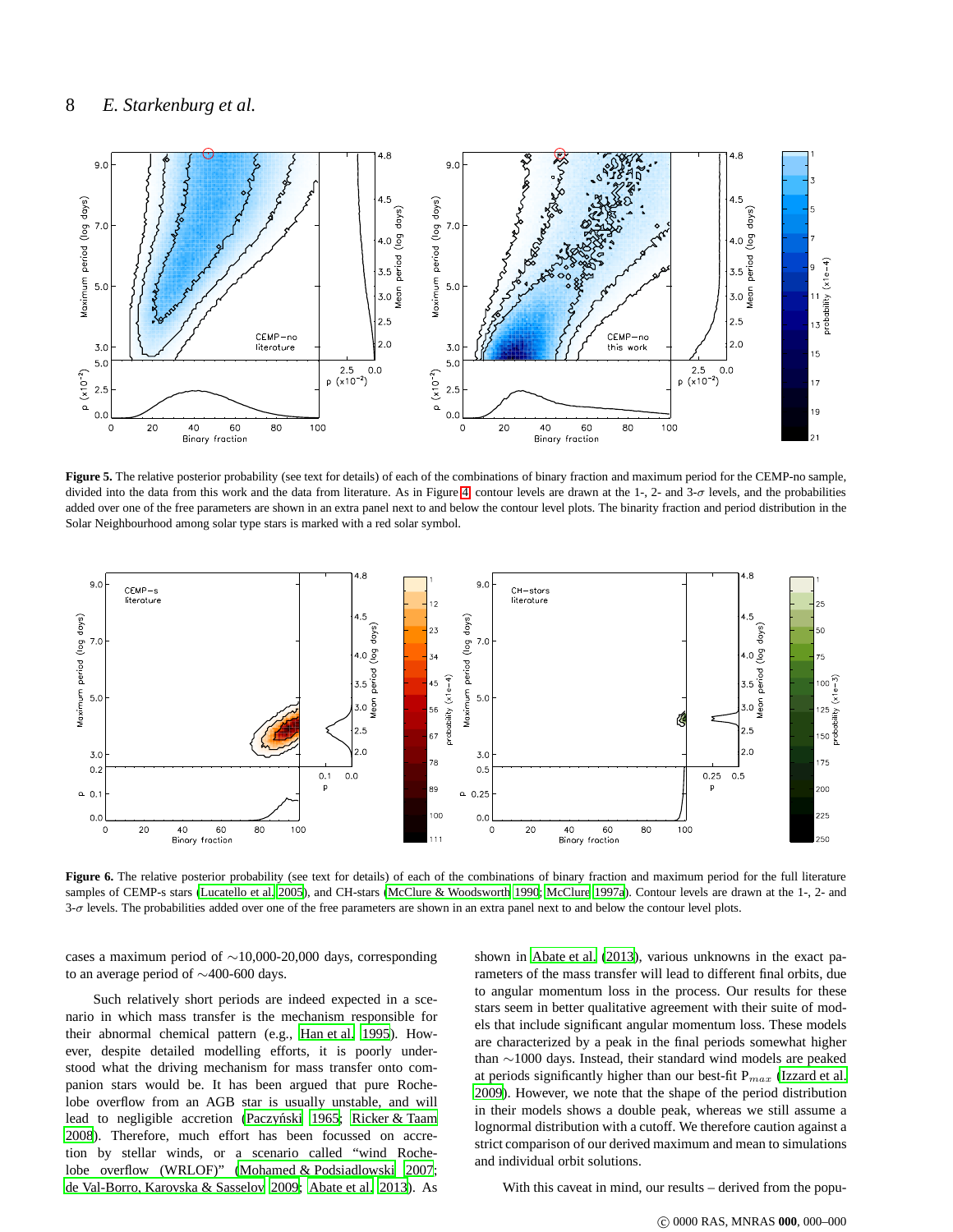lation as a whole – are also in qualitative agreement with the range of orbits found for several of these stars individually. Within the total sample of nineteen stars, the ten CEMP-s stars with orbital solutions have periods ranging from 3.4 to 4130 days, with an average period of 1200 days [\(Lucatello et al. 2005](#page-12-9), and references therein). For the 32 stars monitored by [McClure & Woodsworth](#page-12-34) [\(1990](#page-12-34)), 24 stars have orbital solution and show a range of periods from 80 to 4390 days and an average of 1650 days. Additionally, [Jorissen et al. \(1998\)](#page-11-46) present a comparison of orbital solutions from radial velocity monitoring results (see also [Udry et al.](#page-12-46) [1998a](#page-12-46)[,b\)](#page-12-47) of 93 binaries with (mild and strong) barium stars and stars classified as Tc-poor S stars - believed to be the cool descendants of barium stars. They find that the binary fraction, period distribution and eccentricities for all these classes differ from the typical orbital elements found among red giants in open clusters [\(Mermilliod 1996](#page-12-48); [Mermilliod et al. 2007,](#page-12-49) for an updated sample) in that they have a lower maximum eccentricity at a given period, which might be a sign of mass transfer. On the other hand, the orbital properties of the various barium and Tc-poor S star subsamples discussed in [Jorissen et al. \(1998](#page-11-46)) are similar to those found by [McClure & Woodsworth \(1990](#page-12-34)) and to each other.

While it has been hypothesized before that also CEMP-s and CH-stars as a class show a common origin, the excellent agreement in their binary properties shown here in this work puts this hypothesis on a much firmer footing.

#### **4.3 All datasets compared**

Another key result from the analysis presented above is that, with very high significance, the binary properties of the CEMP-s and CH-stars, as a population, do not overlap with that of the CEMPno stars; as can be clearly seen when one compares Figure [4](#page-6-0) with Figure [6.](#page-7-1)

Figure [7](#page-9-0) shows the histograms of  $\Delta v_{i,t}$  for the CEMP-s, CHstars, all CEMP-no and the CEMP-no stars in this work with overplotted their best solution according to the Bayesian posterior probability detailed above. These figures highlight again the differences in the distributions between these datasets in a more direct way, most particularly between the measurements of the CEMP-s and CH-stars on the one hand and the CEMP-no samples on the other.

## <span id="page-8-0"></span>**5 DISCUSSION:WHAT ARE THE CEMP-NO STARS?**

In this section we will further investigate the remaining possible scenarios for the origin of the peculiar chemical composition of the CEMP-no population.

#### *They are born with it.*

The fact that some of the CEMP-no stars are in binaries does not automatically imply that mass transfer has to have happened. Perhaps the secondary has not evolved through an AGB phase, or mass transfer has not been effective. If we assume a similar distribution of periods, eccentricities etc., then – according to the observational evidence as presented in Figure [4](#page-6-0) – a somewhat higher binary fraction than in the Solar Neighbourhood is favoured. This would be in agreement with claims that binarity is generally higher in lower metallicity populations (e.g. [Carney et al. 2003](#page-11-31)). So one could argue that the binarity of these stars are as expected from star formation processes in "normal" populations, and need not be connected to their peculiar chemical properties. Several scenarios in the literature have been suggested in which these stars form out of a birth cloud enhanced with carbon-enhanced material and deficient in s-process material. We refer the reader to [Norris et al. \(2013b](#page-12-13)), [Karlsson, Bromm & Bland-Hawthorn \(2013](#page-11-51)) and [Nomoto, Kobayashi & Tominaga \(2013\)](#page-12-50) for a detailed description of proposed scenarios and their (sometimes subtle) differences. Here, we instead highlight two main ideas. First, various models argue that the region could be enriched in C-rich material by the supernova and/or wind ejecta of Pop III stars where rotation of these stars plays a major role (e.g., [Fryer, Woosley & Heger 2001;](#page-11-52) Meynet, Ekström & Maeder [2006](#page-12-51); [Chiappini et al. 2006](#page-11-53); [Karlsson 2006](#page-11-54); [Hirschi 2007;](#page-11-55) [Chiappini et al. 2008](#page-11-56); [Meynet et al. 2010](#page-12-52); [Maeder & Meynet 2012;](#page-12-53) [Cescutti et al. 2013](#page-11-57)). A second possibility involves a pristine gas cloud enriched by preceding supernovae explosions of more massive stars with fall-back, thereby locking in most heavy elements and expelling mainly lighter elements [\(Umeda & Nomoto](#page-12-54) [2003](#page-12-54); [Limongi, Chieffi & Bonifacio 2003](#page-12-55); [Iwamoto et al. 2005;](#page-11-58) [Umeda & Nomoto 2005;](#page-12-56) [Tominaga, Umeda & Nomoto 2007](#page-12-57)). As presented in [Ito et al. \(2013](#page-11-21)), the detailed abundance pattern of the brightest CEMP-no star, BD +44-493, seems to be consistent with this scenario and not with pollution from an AGB companion or by massive, fast-rotating stars.

As discussed by [Bromm & Loeb \(2003](#page-11-12)) once an enhancement in carbon and other light elements exists in a very metal-poor environment, this will aid the star formation process by shortening the timescale for cooling significantly (see also [Frebel, Johnson & Bromm 2007b](#page-11-59); [Gilmore et al. 2013](#page-11-13)). The binary properties for CEMP-no stars are, in each of these scenarios, unrelated to their chemical history. We note that one prediction of this scenario is that should one be able to find and measure the properties of the binary companion; it will have a similar chemical composition as it most probably originated in the same birth cloud. Either of these scenarios suggest that the formation of CEMP-no stars is related to higher mass progenitors than of CEMP-s stars. As remarked by [Carollo et al. \(2014\)](#page-11-6) and [Lee et al. \(2013b](#page-12-58)), studying the CEMP-no to CEMP-s ratio in various Galactic populations could therefore provide interesting clues about their Intitial Mass Function. On the other hand, differences in CEMP-no to CEMP-s stars in various populations could also be related to differences in binary fraction or properties, as we show in this work.

#### *They are polluted.*

From our analysis we find there is certainly some binarity present in the CEMP-no sample. Moreover, based on all radial velocity data currently in hand, we can not rule out that all CEMP-no stars are in binaries. However, if they are, many of these binary systems will have to be very wide. This questions the possibility of a scenario which involves mass transfer. We have convincingly shown that the binary population of CEMP-no stars is very different to that of the well-known classes of mass transfer binaries as CEMP-s and CH-stars. So, if CEMP-no stars would obtain their carbon excess from a companion, one would be tempted to look for a different transfer mechanism that would be able to act over a wider range of separations. As detailed in the previous section, it is somewhat debated if the mass transfer happens through Roche-lobe overflow, wind accretion or a combination. Each of the mechanisms proposed would have a typical range of separations, and therefore periods, over which it would be most effective.

Additionally, we note that pollution processes do not necessar-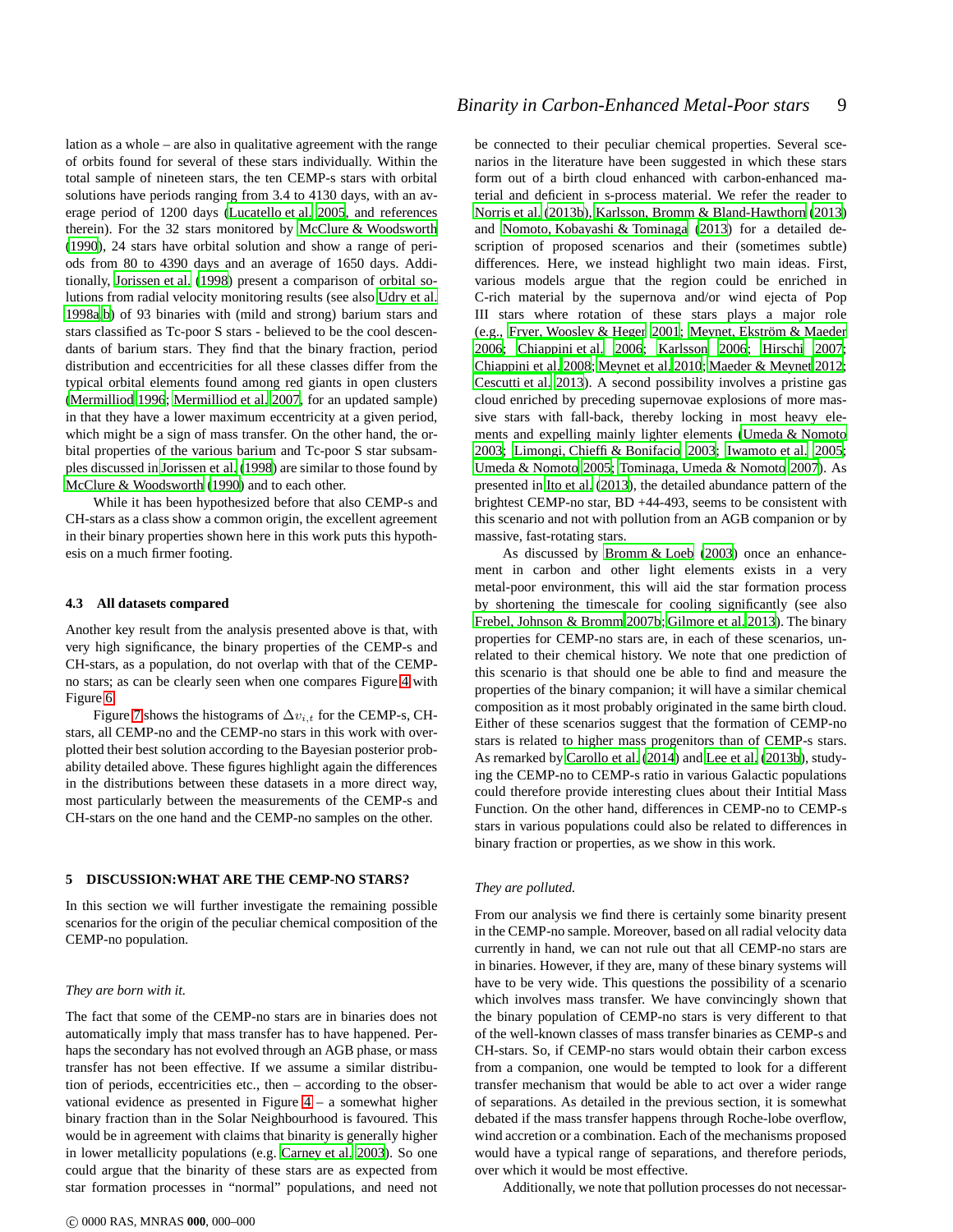

<span id="page-9-0"></span>**Figure 7.** Histograms of each of distributions in  $\Delta v_{i,t}$  for the CEMP-no measurements from this work and combined and from the literature samples of CEMP-s, CH-stars, with overplotted the most probable distributions from the simulations. The best-fitting parameters for the binary fraction and mean period are labelled in the panels.

ily involve binarity. Various of the pollution scenarios for the star's birth cloud as mentioned in the previous paragraph could also possibly pollute a star's atmosphere later on. One interesting candidate for such enrichment might be again massive stars going through a Wolf-Rayet (hereafter WR) phase, especially the sub-class of WR carbon stars. While individual WR stars enrich only small local bubbles < 10 pc in size (e.g., WR16, [Duronea, Arnal & Bronfman](#page-11-60) [2013\)](#page-11-60), WR stars within star forming regions can contribute to much larger bubbles. The star forming region LMC N51D (or DEML192, [Davies, Elliott & Meaburn 1976\)](#page-11-61) contains UV-bright O-stars and a WC5 star [\(Oey & Smedley 1998](#page-12-59)), and produces a wind-blown super-bubble 120 pc in size traced by several indicators including H $\alpha$  and [S II] HST imaging [\(Chen et al. 2000](#page-11-62)), XMM-Newton X-ray imaging [\(Bomans et al. 2003](#page-11-63)), and Spitzer IRAC imaging [\(Chu et al. 2005](#page-11-64)). Starburst galaxies with many concentrated WR stars can show enrichments over even larger (kpc) scales. For instance, HST imaging of NGC 5253 by [Calzetti et al. \(2004\)](#page-11-65) find S[II] filaments > 1 kpc from the ionizing starburst at the centre. While the C-enrichment and stellar wind strengths of WR stars are found to be metallicity dependent (e.g., [Portinari, Chiosi](#page-12-60) & Bressan [1998;](#page-12-60) [Maeder & Meynet 2012\)](#page-12-53), the yields and stellar wind properties of massive rotating stars are predicted to be effective at all metallicities. Thus, whether from WR stars themselves or from the cumulative effects of the stellar winds from massive stars (especially massive rotating stars), it appears that carbon enrichments without neutron-capture elements could occur over large scales in star forming regions over a range of metallicities.

#### *During their evolution they accreted dust-depleted gas.*

Another mechanism that could lead to a carbon enhancement without neutron-capture elements would be the separation of gas and dust beyond the stellar surface, e.g., the formation of a debris disk, followed by the accretion of dust-depleted gas. [Venn & Lambert](#page-12-61) [\(2008\)](#page-12-61) compared the chemical abundances of two of the metal-poor C-rich stars to those of the chemically peculiar post-AGB, RV Tau, and Lambda Boo stars. There are some similarities that correlate with dust condensation temperature, and could imply that grain formation contributes to the chemical abundance pattern, rather than variations being due to natal or binary characteristics. However, one critical test of this hypothesis is in the abundance of sulphur and/or zinc, which have been found to be enriched in the chemically pe-

culiar stars, or more accurately, they have not been depleted onto dust grains due to their low condensation temperatures. Unfortunately, the upper limits on sulphur and zinc in most of the metalpoor C-rich stars are insufficient to test this hypothesis; only one star, CS 22949-037 ([Fe/H] =  $-4.0$ ), has upper limits on these two elements that are 1.5 dex below the expected values [\(Spite et](#page-12-62) al. [2011](#page-12-62)). For this star, its metal-poor and C-rich nature cannot be explained by the separation of dust and gas in the stellar envelop. Also, [Zn/Fe] is low in BD +44-493 (Ito et al. 2013) suggesting that it has not seen dust formation either. A second critical test of this hypothesis is the presence of infrared or sub-mm emission from the dust grains. Spectral energy distribution fitting for several ultra metal-poor CEMP-no stars show no excess emission below 22 microns (Venn et al. 2014, in preparation), consistent with a lack of circumstellar material. These observations cannot rule out cooler debris disks though, such as those found around close-in A-stars and Lambda Bootis stars (e.g., see [Wyatt 2008](#page-12-63); [Booth et al. 2013](#page-11-66)). In conclusion, the separation of dust and gas in a cool debris disk is a valid hypothesis still for some - but definitely not all - CEMP-no stars.

#### *They are the low-metallicity counterparts of R-stars.*

As the CH-, sgCH- and Ba II-stars are the higher metallicity counterparts of CEMP-s (and possibly CEMP-r/s) stars, can we point out a high-metallicity equivalent for CEMP-no stars? Such a connection could help us to understand their formation mechanism. As proposed also by [Cohen et al. \(2006](#page-11-23), [2013\)](#page-11-1), the intriguing class of R-stars comes to mind (the "R"-classification hereby refers back to the R, N system of [Cannon & Pickering](#page-11-67) [\(1918](#page-11-67)) and should not be confused with stars rich in r-process material). As described in [Dominy \(1984](#page-11-68)), these stars show carbon enhancements, but no sprocess enhancements. Additionally and curiously, they show no signs *at all* of binarity at a very high significance level [\(McClure](#page-12-64) [1997b](#page-12-64)). As also shown in this work, the binary fraction among CEMP-no is most certainly not zero, as for the R-stars. The absence of binarity among R-stars led [McClure \(1997b](#page-12-64)) to argue that perhaps their absolute absence of binarity – much unlike any other population of stars we know – is a clue to their formation history. He proposed these stars might have been in very close binaries and that a merging event between the companions might have led the carbon produced in the helium-core to be mixed outward. A sub-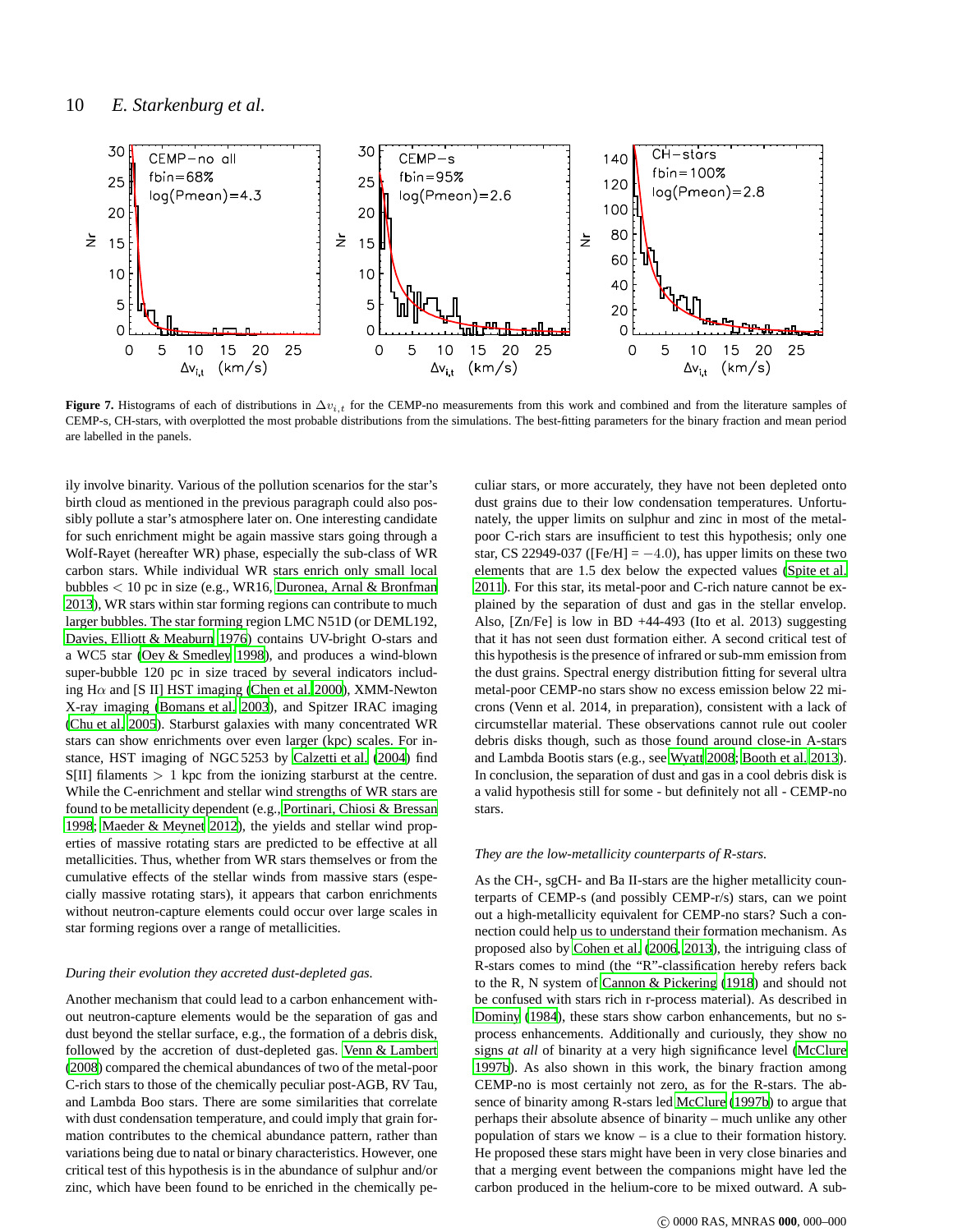sequent prediction from this scenario is that there will be no subgiant or dwarf R-stars (as they will have to be producing carbon in order for it to be available for mixing). This prediction seems to hold. This again implies that there is no connection between Rstars and CEMP-no stars. Unlike the R-stars, CEMP-no stars seem to be distributed over much of the HR-diagram, including the mainsequence and sub-giant branch.

## *They are a mixed bag.*

The definition of the class of CEMP-no stars by [Beers & Christlieb](#page-11-7) [\(2005](#page-11-7)) is mainly motivated by observational evidence, and might actually harbour stars from a variety of formation mechanisms that share a common carbon excess – and a common barium depletion ([Ba/Fe]<0). As noted before, a star can belong to multiple classes depending on its ratio of abundances in Ba, Eu and Fe. The possibility of a combination of formation mechanisms in the CEMP-no class is intriguing when looking at the data set from this work (right panel of Figure [5\)](#page-7-0). Here we identify some stars clearly as short-period binaries, while the other stars are consistent with being single. We have searched the spectra of our close binary stars HE 1150-0428 and HE 1506-0113 for any sign of double lines, but did not find any signatures, most likely indicating that their companion is fainter (which would be expected if the companion went through an AGB phase already and is now a white dwarf). Could it be that in our CEMP-no class, truly second-generation stars (born with a peculiar chemistry that includes high carbon-enhancement) are mixed with stars that obtained their carbon enhancements later in their lives, by a masstransferring binary or other mechanisms? As discussed before, mass-transfer mechanisms that would transfer carbon – but no or few s-process elements – are found in several model predictions for rotating or massive AGB stars [\(Herwig, Langer & Lugaro](#page-11-20) [2003](#page-11-20); [Herwig 2004](#page-11-19); [Siess, Goriely & Langer 2004](#page-12-16)), or AGBstars with very high neutron-to-Fe-peak-element seed ratios [\(Busso, Gallino & Wasserburg 1999;](#page-11-22) [Cohen et al. 2006\)](#page-11-23).

It is worth pointing out here that the various stars in this CEMP-no sample, even though they are all enhanced in carbon and depleted in [Ba/Fe], do not show a similar chemical pattern for other elements. This might superficially be taken as an indication for a variety of origins among these stars. Most theoretical models describing the origin of these stars focus on the explanation of the abundance pattern of one of the four hyper-metal-poor stars  $(Fe/H] < -5$ , and do not simultaneously explain the full sample as researched here (but see [Tominaga, Iwamoto & Nomoto 2013](#page-12-65), who provide an individual best-fit Pop III SN model for 48 extremely metal-poor stars).

However, continuing the thought that there exist different formation mechanisms into one class, it must be remarked that we also see no striking similarities in the patterns of those that appear to be in close binaries. For instance, the two stars with outstanding radial velocity variations, HE 1150-0428 and HE 1506-0113, show very different abundance patterns, even though they have very similar metallicities and comparable temperatures and gravities [\(Yong et al. 2013a](#page-12-0); [Cohen et al. 2006](#page-11-23)). HE 1506-0113 is only moderately enhanced in [N/Fe], and shows significant enhancements in Na and Mg. On the other hand, HE 1150-0428 shows a higher [C/Fe] and very high enhancement in [N/Fe], solar-like [Na/Fe], but enhancements in [Ti/Fe] and in particular [Ca/Fe] (see also Figure 7. of [Norris et al. 2013b](#page-12-13), for a direct comparison). Both stars are depleted in [Sr/Fe], but HE 1150-0428 much less so. Unfortunately, neither of the two stars has a robustly measured [Eu/Fe] abundance, making it difficult to comment on the possibility that these might also be of the CEMP-r or CEMP-r/s class. With the (lack of) present evidence it is very well possible that the CEMP-no class of stars includes any combination of the above mentioned formation scenarios. Among other avenues, we expect further insight in these mysterious stars to be obtained in the coming years by a careful analysis of their abundance patterns, focussing on the abundances of light elements as well as their neutron-capture elements (see for instance the work of [Masseron et al. 2012](#page-12-66); [Norris et al.](#page-12-13) [2013b](#page-12-13); [Ito et al. 2013;](#page-11-21) [Hansen et al. 2014](#page-11-69); [Keller et al. 2014](#page-11-17), emphasizing the importance of the lighter elements).

# **6 CONCLUSIONS: THE RELATIONSHIP BETWEEN THE VARIOUS CLASSES OF CARBON-STARS**

In this work we have investigated the binary properties of three subclasses of carbon enhanced stars for which radial velocity monitoring is available: The CEMP-s stars that are metal-poor and show enhancements in carbon and barium; the combined group of CHstars (consisting of (sg)CH- and Ba II - stars) that share these abundance signatures at higher metallicities; and the CEMP-no stars, metal-poor stars with enhancements in carbon but not in barium. For the latter group we have presented new radial velocity monitoring from the HET, thereby greatly improving the available information on these mysterious stars. With this new data two CEMPno stars show clear variabilities in their radial velocities, indicating they are part of binary system. For various other stars more data is needed.

From a comparison of the data available for each of these subgroups with simulations in which the binary fraction and maximum period from the period distribution is treated as a free parameter, we can draw the following conclusions:

• Binary properties in CEMP-no stars are marginally consistent with the observed Solar Neighbourhood binary fraction and periods.

• *If* CEMP-no stars are all in binaries, some of them have very long periods. A solution in which the binary fraction is lower, but the binaries have shorter periods, is also very likely.

• Binarity of CEMP-s stars is well-modeled with an (almost) 100% binary fraction and a maximum period ∼20,000 days.

• CEMP-s stars and CH-stars share similar binary properties. This places the hypothesis that CEMP-s stars are the lower metallicity equivalents of the CH-stars on a much firmer footing.

• CEMP-no and CEMP-s stars have very different binary properties, therefore it is unlikely their overabundance in carbon is obtained via the same physical mechanism.

• The CEMP-no population are not the metal-poor equivalents of R-stars. A primary origin for the carbon enhancement remains very likely, although an origin from a binary companion using a mechanism that can operate for long period systems and which does not transfer s-process elements can not yet be ruled out. Another distinct possibility is that the CEMP-no class contains various physical sub-classes in itself.

## **ACKNOWLEDGMENTS**

We thank Falk Herwig and David Hartwick for very helpful discussions and the referee for insightful suggestions that helped to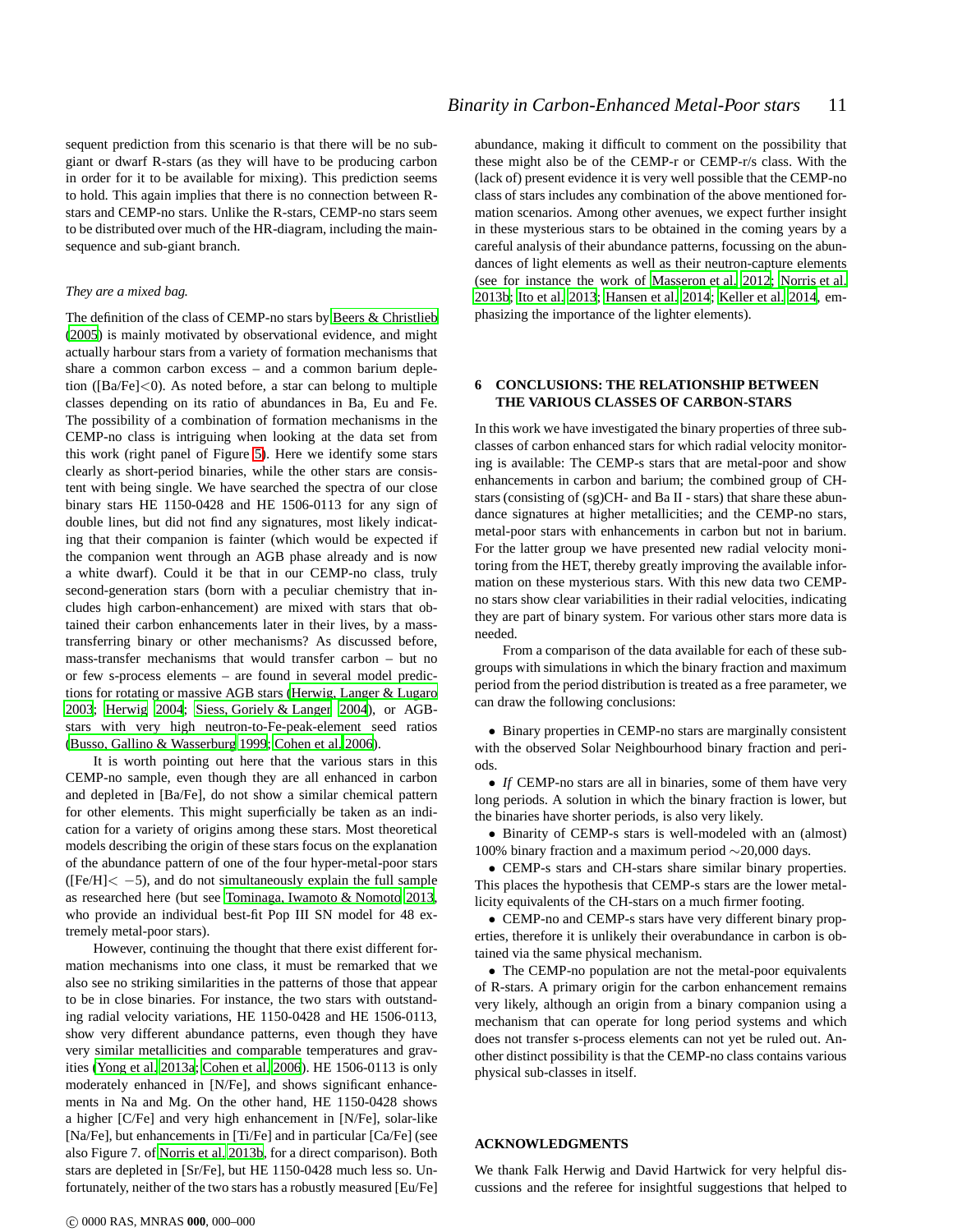# 12 *E. Starkenburg et al.*

improve the manuscript. The authors are indebted to the International Space Science Institute (ISSI), Bern, Switzerland, for supporting and funding the international team "First stars in dwarf galaxies". E.S. also gratefully acknowledges the Canadian Institute for Advanced Research (CIFAR) Global Scholar Academy and the Canadian Institute for Theoretical Astrophysics (CITA) National Fellowship for partial support. The Hobby-Eberly Telescope (HET) is a joint project of the University of Texas at Austin, the Pennsylvania State University, Stanford University, Ludwig-Maximilians-Universität München, and Georg-August-Universität Göttingen. The HET is named in honor of its principal benefactors, William P. Hobby and Robert E. Eberly.

## **REFERENCES**

- <span id="page-11-49"></span>Abate C., Pols O. R., Izzard R. G., Mohamed S. S., de Mink S. E., 2013, A&A, 552, A26
- <span id="page-11-9"></span>Allen D. M., Ryan S. G., Rossi S., Beers T. C., Tsangarides S. A., 2012, A&A, 548, A34
- <span id="page-11-8"></span>Aoki W., Beers T. C., Christlieb N., Norris J. E., Ryan S. G., Tsangarides S., 2007, ApJ, 655, 492
- <span id="page-11-0"></span>Aoki W. et al., 2013, AJ, 145, 13
- <span id="page-11-16"></span>—, 2006, ApJ, 639, 897
- <span id="page-11-41"></span>Aoki W., Norris J. E., Ryan S. G., Beers T. C., Ando H., 2002a, ApJ, 576, L141
- <span id="page-11-42"></span>—, 2002b, PASJ, 54, 933
- <span id="page-11-38"></span>Aoki W., Norris J. E., Ryan S. G., Beers T. C., Christlieb N., Tsangarides S., Ando H., 2004, ApJ, 608, 971
- <span id="page-11-40"></span>Aoki W. et al., 2001, ApJ, 561, 346
- <span id="page-11-44"></span>Barbuy B., Spite M., Spite F., Hill V., Cayrel R., Plez B., Petitjean P., 2005, A&A, 429, 1031
- <span id="page-11-32"></span>Barklem P. S. et al., 2005, A&A, 439, 129
- <span id="page-11-7"></span>Beers T. C., Christlieb N., 2005, ARA&A, 43, 531
- <span id="page-11-10"></span>Bisterzo S., Gallino R., Straniero O., Cristallo S., Käppeler F., 2012, MNRAS, 422, 849
- <span id="page-11-63"></span>Bomans D. J., Rossa J., Weis K., Dennerl K., 2003, in IAU Symposium, Vol. 212, A Massive Star Odyssey: From Main Sequence to Supernova, van der Hucht K., Herrero A., Esteban C., eds., p. 637
- <span id="page-11-66"></span>Booth M. et al., 2013, MNRAS, 428, 1263
- <span id="page-11-12"></span>Bromm V., Loeb A., 2003, Nature, 425, 812
- <span id="page-11-22"></span>Busso M., Gallino R., Wasserburg G. J., 1999, ARA&A, 37, 239
- <span id="page-11-18"></span>Caffau E. et al., 2011, Nature, 477, 67
- <span id="page-11-65"></span>Calzetti D., Harris J., Gallagher, III J. S., Smith D. A., Conselice C. J., Homeier N., Kewley L., 2004, AJ, 127, 1405
- <span id="page-11-67"></span>Cannon A. J., Pickering E. C., 1918, Annals of Harvard College Observatory, 91, 1
- <span id="page-11-35"></span>Carney B. W., Latham D. W., Stefanik R. P., Laird J. B., 2008, AJ, 135, 196
- <span id="page-11-31"></span>Carney B. W., Latham D. W., Stefanik R. P., Laird J. B., Morse J. A., 2003, AJ, 125, 293
- <span id="page-11-5"></span>Carollo D. et al., 2012, ApJ, 744, 195
- <span id="page-11-6"></span>Carollo D., Freeman K., Beers T., Placco V., Tumlinson J., Martell S., 2014, ApJ, submitted, (arXiv:1401.0574)
- <span id="page-11-29"></span>Cayrel R. et al., 2004, A&A, 416, 1117
- <span id="page-11-57"></span>Cescutti G., Chiappini C., Hirschi R., Meynet G., Frischknecht U., 2013, A&A, 553, A51
- <span id="page-11-62"></span>Chen C.-H. R., Chu Y.-H., Gruendl R. A., Points S. D., 2000, AJ, 119, 1317
- <span id="page-11-56"></span>Chiappini C., Ekström S., Meynet G., Hirschi R., Maeder A., Charbonnel C., 2008, A&A, 479, L9
- <span id="page-11-53"></span>Chiappini C., Hirschi R., Meynet G., Ekström S., Maeder A., Matteucci F., 2006, A&A, 449, L27
- <span id="page-11-2"></span>Christlieb N., 2003, in Reviews in Modern Astronomy, Vol. 16, Reviews in Modern Astronomy, R. E. Schielicke, ed., p. 191
- <span id="page-11-14"></span>Christlieb N., Gustafsson B., Korn A. J., Barklem P. S., Beers T. C., Bessell M. S., Karlsson T., Mizuno-Wiedner M., 2004, ApJ, 603, 708
- <span id="page-11-64"></span>Chu Y.-H. et al., 2005, ApJ, 634, L189
- <span id="page-11-26"></span>Cohen J. G., Christlieb N., McWilliam A., Shectman S., Thompson I., Melendez J., Wisotzki L., Reimers D., 2008, ApJ, 672, 320
- <span id="page-11-43"></span>Cohen J. G., Christlieb N., Qian Y.-Z., Wasserburg G. J., 2003, ApJ, 588, 1082
- <span id="page-11-1"></span>Cohen J. G., Christlieb N., Thompson I., McWilliam A., Shect-
- man S., Reimers D., Wisotzki L., Kirby E., 2013, ApJ, 778, 56
- <span id="page-11-23"></span>Cohen J. G. et al., 2006, AJ, 132, 137
- <span id="page-11-3"></span>—, 2005, ApJ, 633, L109
- <span id="page-11-61"></span>Davies R. D., Elliott K. H., Meaburn J., 1976, Memoirs of the RAS, 81, 89
- <span id="page-11-48"></span>de Val-Borro M., Karovska M., Sasselov D., 2009, ApJ, 700, 1148
- <span id="page-11-33"></span>Depagne E. et al., 2002, A&A, 390, 187
- <span id="page-11-68"></span>Dominy J. F., 1984, ApJS, 55, 27
- <span id="page-11-37"></span>Duquennoy A., Mayor M., 1991, A&A, 248, 485
- <span id="page-11-60"></span>Duronea N. U., Arnal E. M., Bronfman L., 2013, A&A, 551, A71
- <span id="page-11-30"></span>François P. et al., 2007, A&A, 476, 935
- <span id="page-11-15"></span>Frebel A. et al., 2005, Nature, 434, 871
- <span id="page-11-4"></span>—, 2006, ApJ, 652, 1585
- <span id="page-11-59"></span>Frebel A., Johnson J. L., Bromm V., 2007b, MNRAS, 380, L40
- <span id="page-11-27"></span>Frebel A., Norris J. E., Aoki W., Honda S., Bessell M. S., Takada-Hidai M., Beers T. C., Christlieb N., 2007a, ApJ, 658, 534
- <span id="page-11-52"></span>Fryer C. L., Woosley S. E., Heger A., 2001, ApJ, 550, 372
- <span id="page-11-13"></span>Gilmore G., Norris J. E., Monaco L., Yong D., Wyse R. F. G., Geisler D., 2013, ApJ, 763, 61
- <span id="page-11-34"></span>Gunn J. E., Griffin R. F., 1979, AJ, 84, 752
- <span id="page-11-47"></span>Han Z., Eggleton P. P., Podsiadlowski P., Tout C. A., 1995, MN-RAS, 277, 1443
- <span id="page-11-11"></span>Hansen T., Andersen J., Nordström B., Buchhave L. A., Beers T. C., 2011, ApJ, 743, L1
- <span id="page-11-24"></span>Hansen T., Andersen J., Nordtröm B., 2013, arXiv:1301.7208
- <span id="page-11-69"></span>Hansen T. et al., 2014, A&A, submitted
- <span id="page-11-19"></span>Herwig F., 2004, ApJ, 605, 425
- <span id="page-11-20"></span>Herwig F., Langer N., Lugaro M., 2003, ApJ, 593, 1056
- <span id="page-11-39"></span>Hill V. et al., 2000, A&A, 353, 557
- <span id="page-11-55"></span>Hirschi R., 2007, A&A, 461, 571
- <span id="page-11-28"></span>Honda S., Aoki W., Kajino T., Ando H., Beers T. C., Izumiura H.,
- Sadakane K., Takada-Hidai M., 2004, ApJ, 607, 474
- <span id="page-11-36"></span>Horne J. H., Baliunas S. L., 1986, ApJ, 302, 757
- <span id="page-11-21"></span>Ito H., Aoki W., Beers T. C., Tominaga N., Honda S., Carollo D., 2013, ApJ, 773, 33
- <span id="page-11-25"></span>Ito H., Aoki W., Honda S., Beers T. C., 2009, ApJ, 698, L37
- <span id="page-11-58"></span>Iwamoto N., Umeda H., Tominaga N., Nomoto K., Maeda K., 2005, Science, 309, 451
- <span id="page-11-50"></span>Izzard R. G., Glebbeek E., Stancliffe R. J., Pols O. R., 2009, A&A, 508, 1359
- <span id="page-11-45"></span>Jorissen A., Mayor M., 1988, A&A, 198, 187
- <span id="page-11-46"></span>Jorissen A., Van Eck S., Mayor M., Udry S., 1998, A&A, 332, 877
- <span id="page-11-54"></span>Karlsson T., 2006, ApJ, 641, L41
- <span id="page-11-51"></span>Karlsson T., Bromm V., Bland-Hawthorn J., 2013, Reviews of Modern Physics, 85, 809
- <span id="page-11-17"></span>Keller S. C. et al., 2014, Nature, in press (arXiv:1402.1517)